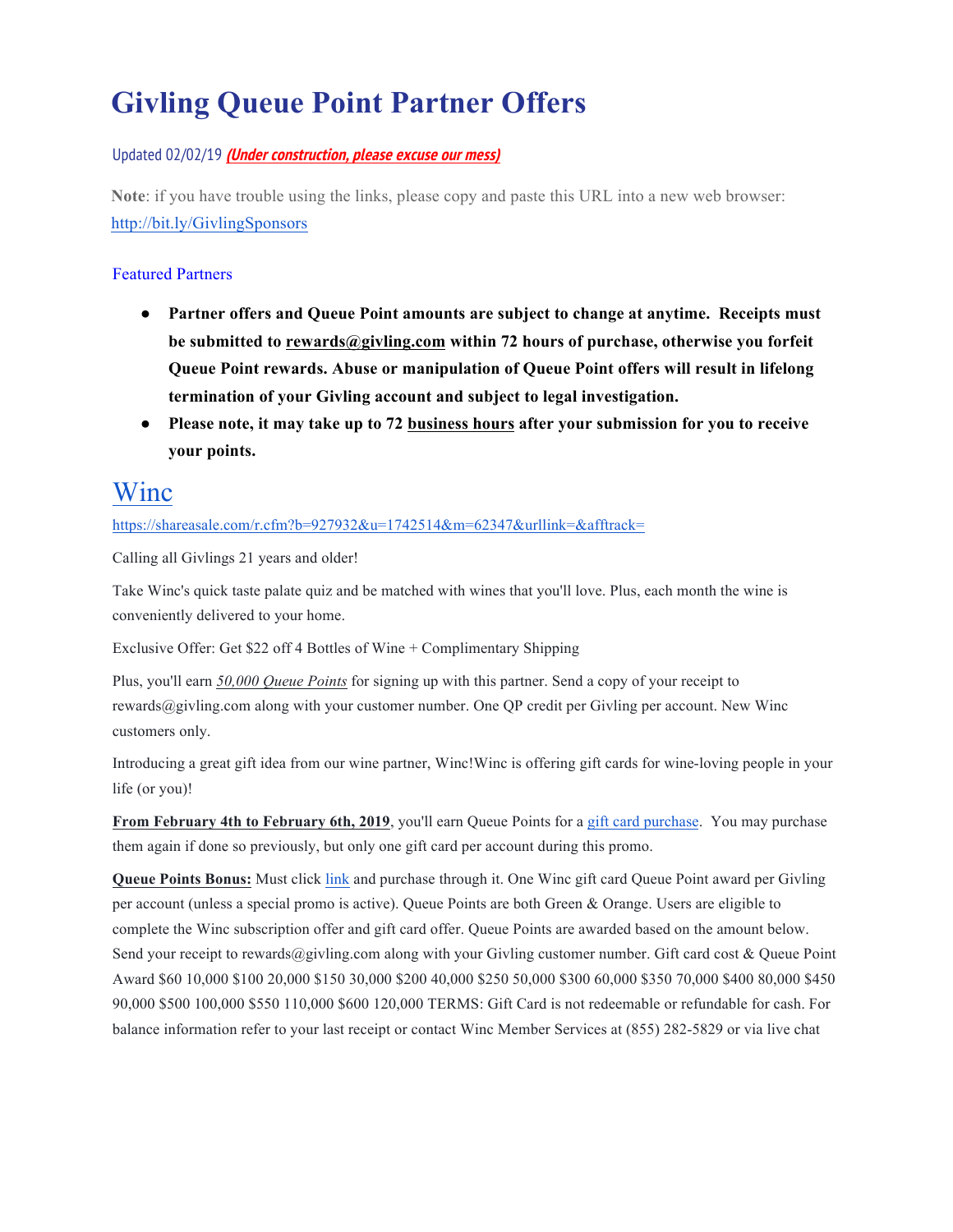available at Winc.com. Lost or stolen cards may not be replaced. Subject to Winc's Terms & Conditions (https://www.winc.com/terms). §We are not able to ship wine to PO Boxes, or the following states: AK, AL, AR, DE, HI, KY, MI, MS, OK, RI, SD, UTVoid where prohibited.

## Givling Merchandise

#### https://teespring.com/givlingapparel#pid=95&cid=2260&sid=front

Earn **MEGA** Queue Points by shopping the Givling merchandise store. From Givling invite stickers and coffee mugs to socks and shirts, there are plenty of options to keep you and the family decked out in branded merch.

Follow the hyperlink to see how many Queue Points you can earn for each purchase. Please send a screenshot of your receipt & customer number to rewards@givling.com to receive your Queue Points. Merchandise purchases are green queue points. Receipts must be submitted to rewards within 72 hours of purchase, otherwise you forfeit Queue Point rewards.

### Drop - Ended 1/25/19 at 11:59 EASTERN

How does it work? Tap the link to download the Drop app on iOS or Android. Once downloaded, you must follow the registration process and LINK a card. Once you link a card, tap on the profile icon (upper left hand corner) of the Drop app and take a screenshot of the screen with your name. *Send this screenshot to rewards@givling.com along with your Givling customer number to receive 25,000 Queue Points!*

Note: This is for new users only and is a one-time Queue Point offer per Givling. If you already have an account with Drop, you can have a loved one sign up (if they are not a user) and earn the Queue Points with their confirmation.

### Ibotta

#### **https://ibotta.onelink.me/iUfE?pid=Givling&af\_click\_lookback=1d&af\_web\_dp=https%3A%2F%2Fib otta.com%2Fregister**

What is Ibotta? Ibotta is a **free** mobile app on Android and iOS that helps you earn cash back every time you shop.

Ibotta works with leading brands and retailers such as Amazon, Walmart, Best Buy, eBay, Target, and so many more, to help you save. Start with Ibotta to save on groceries, apparel, travel, home goods, food delivery, both instore and online. Plus, with Ibotta, you'll earn REAL cash — no more dealing with the hassle of traditional coupons, discounts, or promo codes.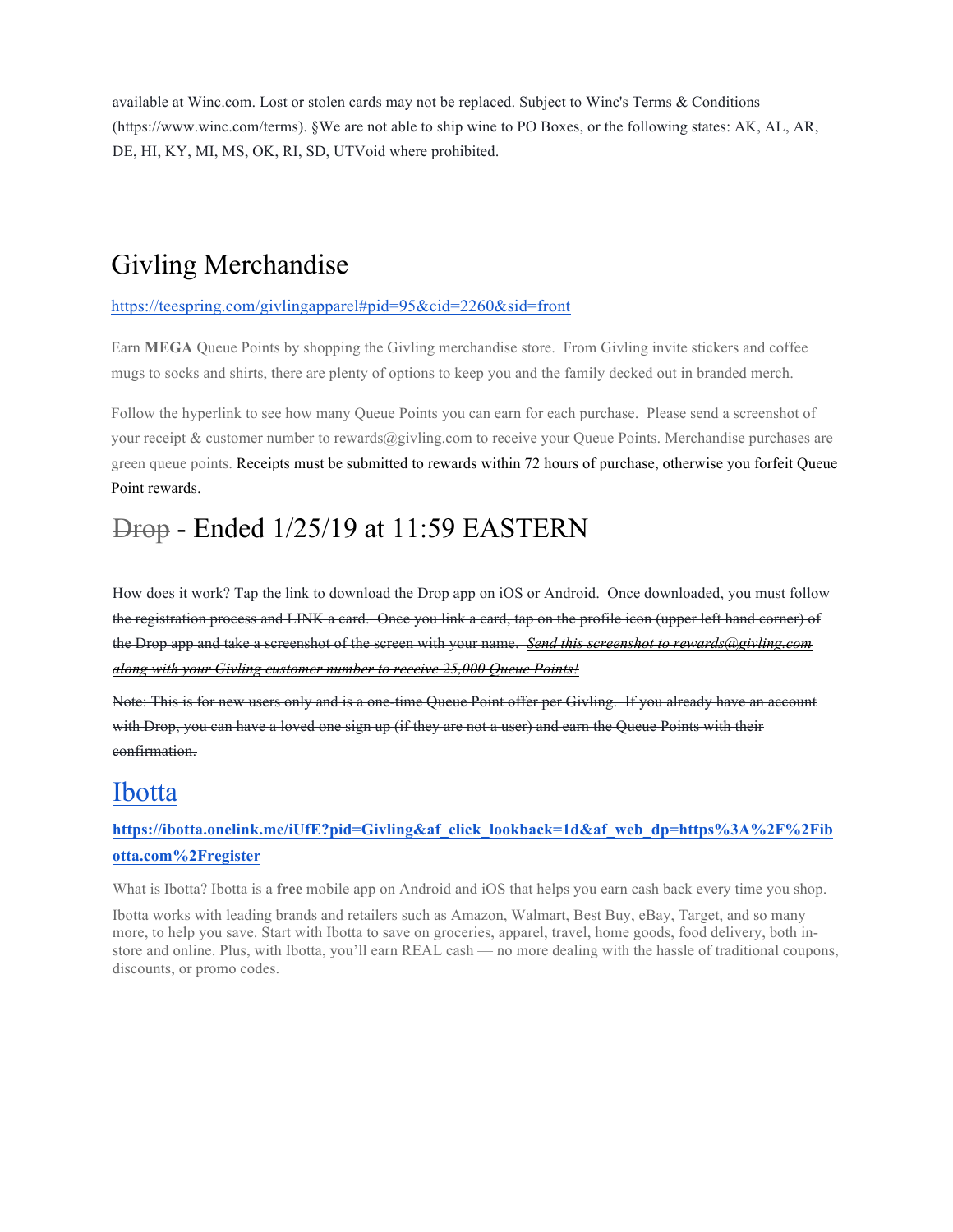Simply add offers in the app, shop, and wait for your cash back to appear in your account. Then withdraw your cash via Venmo, PayPal, or a variety of gift cards. Download the free app today and earn up to \$20 in Welcome bonus cash!

To earn your Queue Points download the app through the link and complete an account registration.

Note: This offer is only valid for new Ibotta accounts registered through this link and one award per Givling. *To receive your 25,000 Queue Points, please email rewards@givling.com with a screenshot of your new Ibotta account profile along with your Givling customer number.*

## MetroMile Car Insurance

http://metromileinsuranceservices.pxf.io/c/1054773/428414/7531

Attention all Givlings from *Arizona, California, Illinois, New Jersey, Oregon, Pennsylvania, Virginia, and Washington* state. We have an awesome new partner currently available in your state (expanding soon to others). We'd like to introduce you to Metromile!

Who is Metromile? Metromile's pay-per-mile insurance offers low mileage drivers significant savings.

If you're satisfied with the rate quote and Metromile's offerings, explore switching to them to save significant amounts of money!

\*Givling earns a commission each time a rate quote is completed through the custom link. How do I earn Queue Points? Follow the link and complete a rate quote. *Send a copy of your completed rate quote to rewards@givling.com along with your Givling customer number to earn 20,000 Queue Points*. One award per Givling account.

# Spent App

#### http://spentapp.onelink.me/2606195245?pid=SPENTpartner&c=GIVLING

Who doesn't love earning money back on their everyday purchases? Spent makes it easy with automated cash-back offers at your favorite stores such as Starbucks, Amazon, Uber and many more. Plus, earn even more money back with exclusive offers within their app. It's completely **FREE** to use and download.

Tap this link from your mobile to download the Spent app. Once you register and link a debit or credit card, send a screenshot & your customer number to rewards@givling.com to earn 25,000 Queue Points. One award per Givling per account.

## YNAB

#### https://youneedabudget.com/?utm\_medium=affiliate&utm\_source=givling.com&utm\_campaign=givling

Stop living paycheck to paycheck. Get out of debt. And save money. Click the link to try You Need A Budget (YNAB) for **free** for 34 days. Once you sign up using the link below, send a copy of your proof of sign up to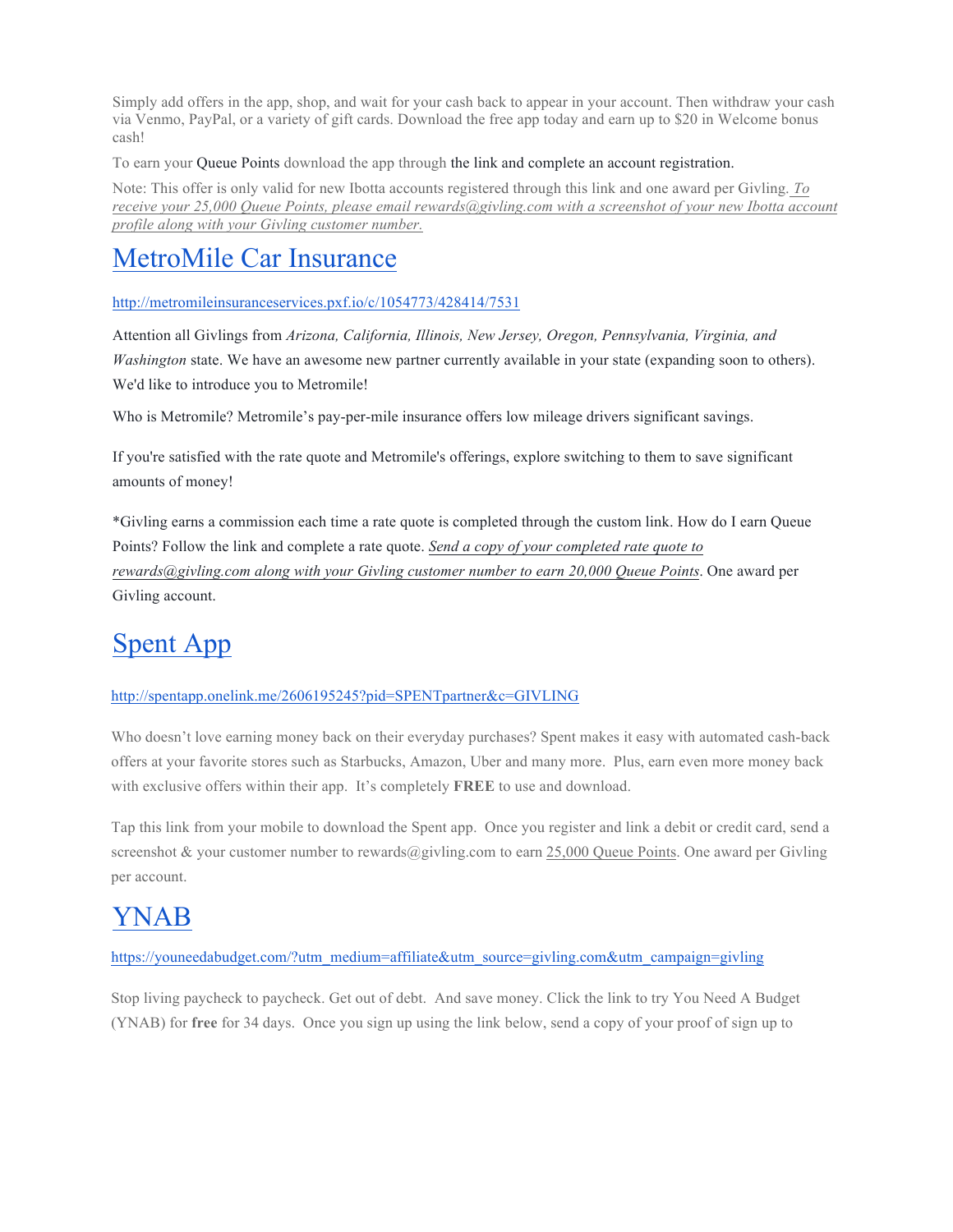rewards@givling.com along with your Givling customer number to receive *50,000 Queue Points.* One award per Givling per account.

# Setapp

Link to 7 day trial: http://setapp.sjv.io/c/1054773/343321/5114

Link to gift card: https://setapp.sjv.io/c/1054773/505242/5114

Are you a Mac user? If so, you won't want to miss this new partner offer. Setapp provides Mac users with an elegant sleek shortcut to 100+ prime apps in one subscription. Apps like CleanMyMac, TripMode, Capto and others help increase productivity and save you money.

Sign up for their **free** *7 day trial (no credit card needed) to earn 20,000 Queue Points*. Then, if you like their services, *purchase a gift card to earn an additional 30,000 Queue Points*!

NOTE: If you're not a Mac user, you can still purchase the gift card for someone who is and earn the 30,000 Queue Points.

*Max of 50,000 QPs per Givling account for this offer.* Please send your screenshot(s) to receive your Queue Points to rewards@givling.com. Don't forget your customer number!

Watch the video to learn more: https://youtu.be/XOALSKeZtxo

## Shipt

#### http://shipt.sjv.io/c/1054773/410349/7391

What is Shipt? It's same-day grocery delivery from local stores you love like Target, Meijer and many more. With the **free** trial, you'll be able to test Shipt for two weeks, risk-free.

How do I earn Queue Points? First, follow the link and enter your email and zip code. If the service is available in your area, sign up for the free trial to earn *15,000 Queue Points*. If you complete the free trial and become a paying member, you'll earn an additional *50,000 Queue Points*! Sorry, this is for new members only. One award per Givling account. Email a copy of your Shipt receipt to rewards@givling.com along with your Givling customer number to earn the points!

### **CollegeBacker**

#### www.collegebacker.com/givling

Save for college better, together. The easiest way to save for college with help from family and friends!

**FREE** - Sign up a child in your family to earn *25,000 Queue Points* as you register for a free account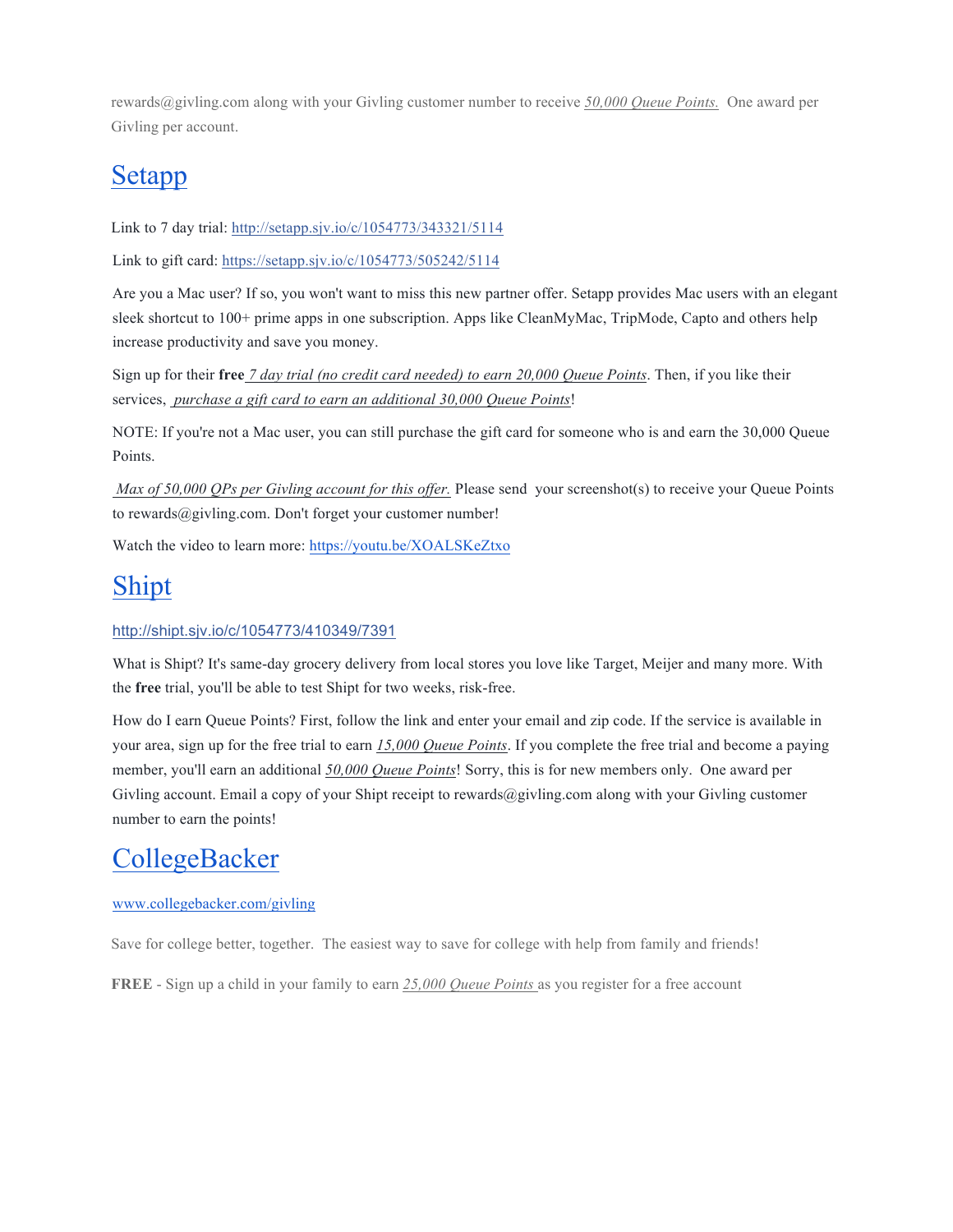FUND - Earn an *additional 25,000 Queue Points* once you fund your CollegeBacker account (or 25,000 Queue Points if you send a gift) to a child in your life. \*\* One 50k QP award per Givling\*\*

Send a screenshot & your customer number to rewards@givling.com to receive your Queue Points. One award per Givling account.

# MoneyLion Plus-No Longer Available as of 1-22-19

No longer available. Previous redemption rate was 100,000 Queue Points.

# Spent Travel - Updated

Introducing Spent Travel. Search from millions of hotels to find a hotel at a great price and you'll earn a cash-back offer from Spent!

1) the separate Spent Travel app is no longer needed. If you have yet to download the free Spent App, please do so by clicking here.

2) the standard Spent App now shows Spent Travel as a card. By tapping the button, you'll be able to book your stay.

Plus, for each booking that you complete\*, you'll earn 80,000 Queue Points! To receive your 80,000 Queue Points, send us a copy of your Spent Travel cash back confirmation (it arrives after you complete the hotel stay) to rewards@givling.com along with your customer number.

\*limit of one Queue Point award per day per Givling. Hotel booking must be at least \$35.00 before taxes and other hotel fees. Must send in a copy of Spent cashback pending ledger and booking details. The first 10 bookings will count towards both your Orange & Green Queue Points. After your 10th booking, Spent Travel Queue Points will only count towards your Green Queue Points.

# SoFi Student Loan Refinancing

#### www.sofi.com/givling

We're thrilled to offer you student loan refinancing through our partner SoFi! Each time you refinance a student loan through SoFi, the Queue is funded. Plus, SoFi is also contributing to the Queue each month. Follow the link to see if refinancing your student loans with SoFi will put you on a path to financial freedom, sooner. You'll earn **100,000 Queue Points**. Send rewards@givling.com a screenshot of the "loan funded" email/alert to earn the points.

Note: Max of 5 Queue Point awards per Givling per account. Friends or family who complete offer must be copied on email to rewards $@givling.com$  and authorize points to you and forfeit their points. Must use our unique tracking link to receive Queue Points.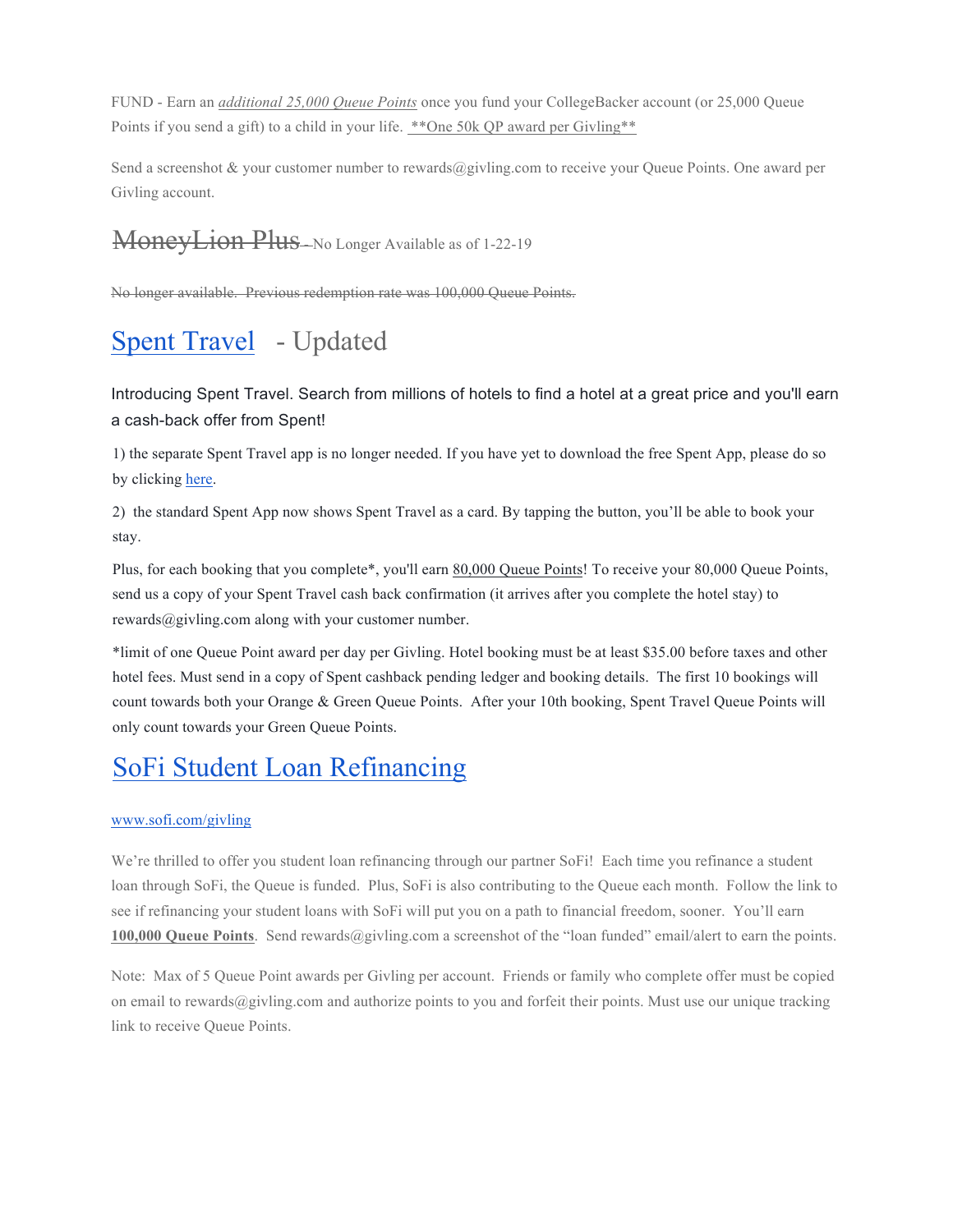# LendKey Student Loan Refinancing

https://www.lendkey.com/partners/givling/?clickid=xu0U3SUhZTV5RSLWtIX0mwDpUkgyHX3Fw2PNSk0&sk= AFF-Givling%2C%20Inc&utm\_source=AFF-Givling%2C%20Inc&utm\_medium=referral&utm\_campaign=AFF

Over 50 Givlings have taken advantage of LendKey's wide network of student loan refinancing lenders who can help save you an average of \$16,000 with rates as low as 2.58% variable or 3.15% fixed (with autopay).

"I am so glad I saw the Facebook post on the Givling page for the partnership with Lendkey. It was great that Lendkey does a soft credit check without affecting your credit score. I went from 11.42% varied interest to 5.11% fixed!!" -- **Givling Danielle Hayes-Price** 

Follow the link to see if refinancing your student loans makes financial sense with LendKey. If you complete a refinance offer with LendKey through the link, you'll earn **100,000 Queue Points!** Send rewards@givling.com a screenshot of the confirmed loan distribution email from LendKey to earn the points.

Note: Max of 5 Queue Point awards per Givling per account. Friends or family who complete offer must be copied on email to rewards@givling.com and authorize points to you and forfeit their points. Must use our unique tracking link to receive Queue Points.

### Lemonade Renters and Homeowners Insurance

https://www.lemonade.com/l/givling/?utm\_source=givling&utm\_medium=partners\_online&utm\_campaign=general growth  $us\&mv=0$ 

Old insurance companies kinda suck. Lemonade doesn't. Since they don't use brokers, there's no reason for them to create a long, complicated claim process. In fact, most claims are processed and paid within 3 minutes!

Plus, with rates starting at just \$5/month, you'll likely be saving tons compared to your current insurance provider.

Follow the link to get a free rate quote in just 90 seconds. If you purchase a policy with Lemonade, send a screenshot to rewards@givling.com with your customer number to receive **50,000 Queue Points!**

Note: Max of 5 Queue Point awards per Givling per account. Friends or family who complete offer must be copied on email to rewards $@givling.com$  and authorize points to you and forfeit their points. Must use our unique tracking link to receive Queue Points.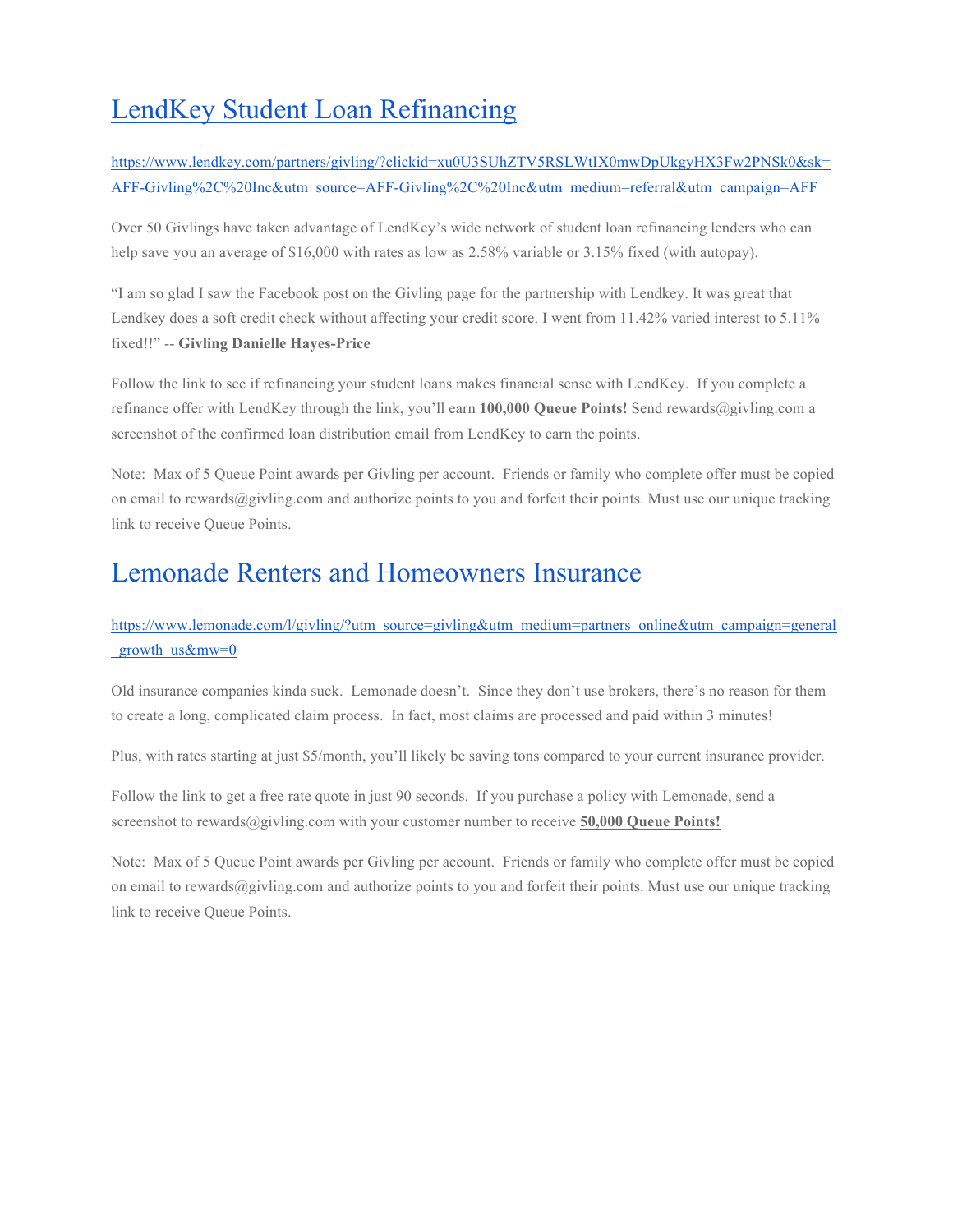# Champion Empowerment Institute

Did you know that there's money available to post grads to help pay off your student loans? Champion Empowerment makes it easy to find these resources with their NEW financial aid database. Plus, Champion Empowerment offers services such as student loan phone mentoring (they will call your student loan holder on your behalf!) career guidance and life skills course programs.

Register for a FREE account to earn **5,000 Queue Points** (if you already register for an account last year, be sure to follow the **FREE E-BOOK** link to earn your Queue Points).

Earn MEGA Queue Points for signing up for their subscription service. Chose the Individual or Gift option and earn **65,000 Queue Points!** Send a screenshot to rewards@givling.com with your customer number to receive your Queue Points.

NOTE: Limit of one subscription order added to your Givling account per day. You must keep your membership for a minimum of 6 months . Subject to audit with Champion.

# Nectar Sleep

#### https://shareasale.com/r.cfm?b=1047474&u=1742514&m=69944&urllink=&afftrack=

The bed of your dreams is here! Many Givlings are in the market for a new mattress and with our new Nectar Sleep partnership, you can sleep well knowing you earned some valuable Queue Points too!

With a 365 Night home trial, you can try Nectar risk-free for a whole year. If you're not 100% satisfied, they will pick up the mattress for free!

Follow this link (very important) to check out what Nectar Sleep mattress is best for you! Once you complete your purchase, send a screenshot & customer number to rewards@givling.com to earn **50,000 Queue Points!** 

Note: Max of 5 Queue Point awards per Givling per account. Friends or family who complete offer must be copied on email to rewards@givling.com and authorize points to you and forfeit their points. Must use our unique tracking link to receive Queue Points.

# Blink Health

https://click.linksynergy.com/fs-bin/click?id=OeFnb4WXUoM&offerid=454047.91&type=3&subid=0

Blink Health is the new, *free* way for all Americans to save on their prescriptions. Blink Health's technology allows all patients, regardless of insurance status, to access lower prices on over 15,000 medications. Patients simply pay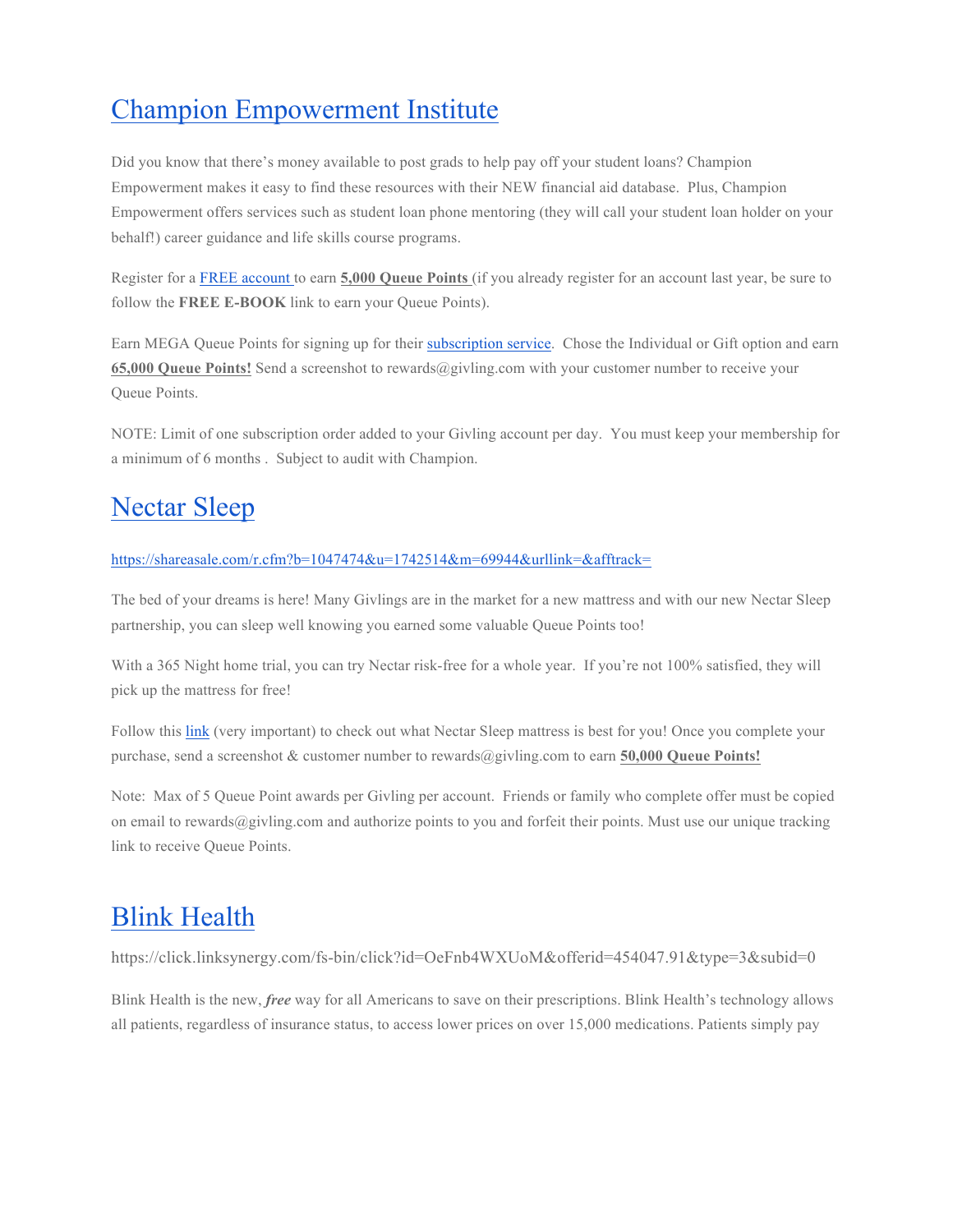for their prescriptions online and pick them up at their preferred pharmacy. Blink Health is accepted at the most popular pharmacies in the country such as Walgreens, Walmart, Rite Aid, and most independents. Over 50% of medications cost less than \$10 on Blink Health.

Blink Health is also offering a \$10 credit to use toward your first prescription fill. Because over 50% of Blink's medications cost less than \$10, the end result is win-win.

Follow the link and see how much you can save with Blink Health! Once you pick up your medication, send the confirmation email to rewards@givling.com to earn **25,000 Queue Points**! One award per Givling account.

## LiveGlam - no longer available

# Shoedazzle

#### http://sdz.ojrq.net/c/1054773/4098/346

What is Shoedazzle? With over 4 million followers on Facebook, ShoeDazzle is a fun, fashion-forward club for the shoe obsessed. They're changing the fashion game with their flexible monthly VIP Membership. Each month you can choose to shop or skip between the 1st and 5th, or get charged \$39.95 on the 6th and save it for when you want to treat yo' self.

How is Shoedazzle funding Givling? Complete the fashion survey (make sure you click the link) and sign up for their VIP membership. Once you receive your first receipt from Shoedazzle, send it to rewards@givling.com along with your Givling customer number and you'll earn **50,000 Queue Points**! One award per Givling account.

## Sally Beauty

#### https://shareasale.com/r.cfm?b=1182201&u=1742514&m=70634&urllink=&afftrack=

We've received approval in Sally Beauty's partnership program, where we receive a small commission for products purchased through this link.

For every dollar in commission Givling receives from a sale, we'll award you with 600 Queue Points.

As always, send a copy of your receipt to rewards@givling.com along with your customer number to receive your Queue Points.

\*Maximum lifetime spent with Sally is \$300

### Acorns

http://acorns.sjv.io/c/1054773/345751/5136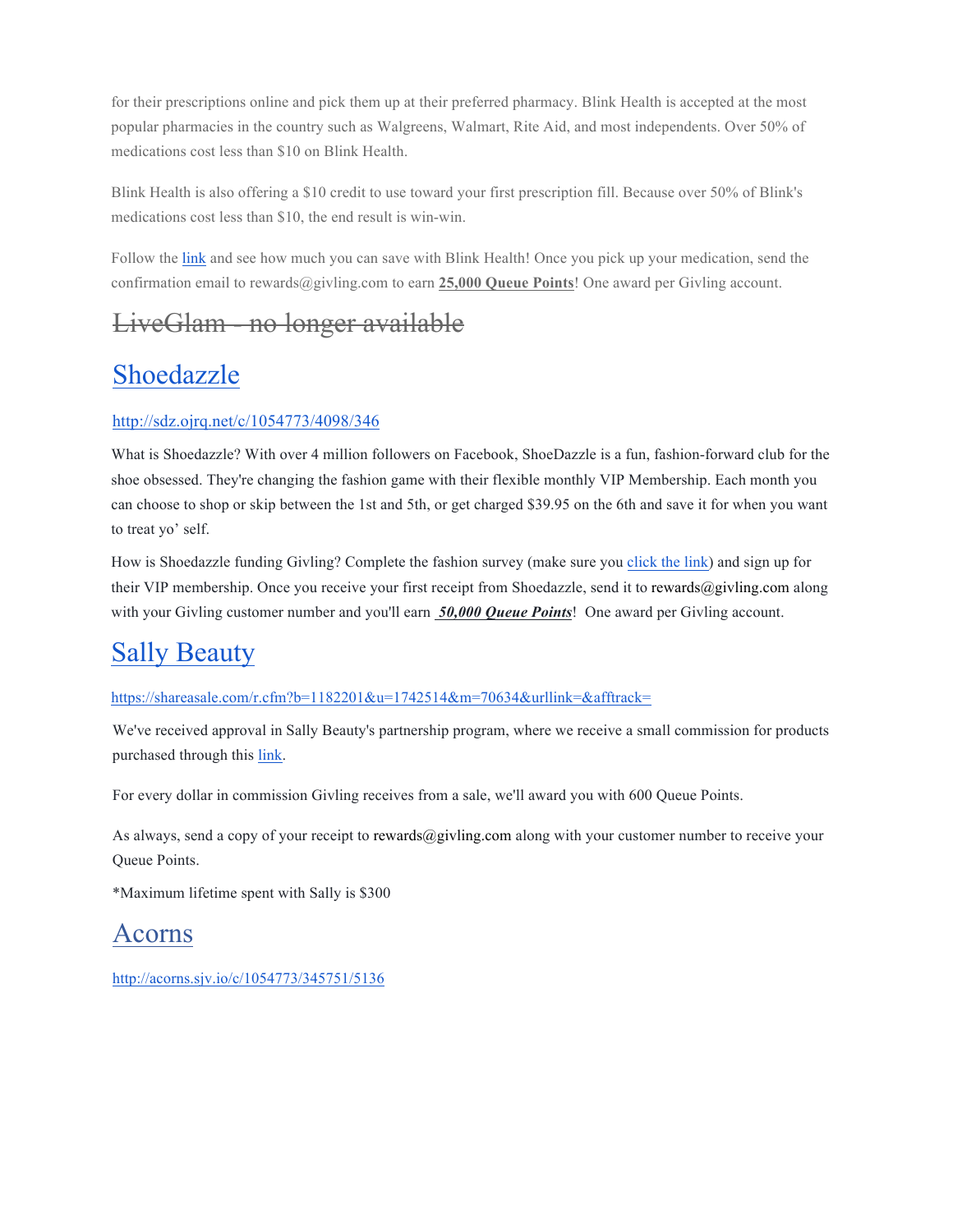What is Acorns? Acorns is a financial investing app that invests spare change automatically into more than 7,000 stocks and bonds! Then sit back, stick with it and watch it grow over time. With Acorns, it's easy, fast and secure to invest and save regularly in the background of life. Join over 3,000,000 people and grow your oak!

Each time a new Acorns account is funded (with as little as \$5), Givling receives funding. In return, you'll start saving for your future and you'll earn 50,000 Queue Points! How do I earn the *50,000 Queue Points*? First, make sure you click the link to set up your Acorns account. Then, select at least \$5 to open your account. Acorns needs to verify your new account (typically takes anywhere from same day up to 3 business days). Once your new Acorns account is verified, send us the confirmation email to rewards@givling.com along with your Givling customer number.

P.S. Sorry, this is for new accounts only. However, you can have a loved one or family member sign up for a new account with the link and we'll award you Queue Points with their permission. One award per Givling account.

## Pretty Litter

#### https://prettylitter.sjv.io/Z6Rr0

Pretty Litter is a hassle-free, health monitoring, odor control cat litter delivered monthly with free shipping!

Order through this link and you'll earn *20,000 Queue Points*! Simply send a copy of your receipt to rewards@givling.com along with your Givling customer number. This is a one-time QP offer and if you don't have a cat, you can purchase as a gift for a friend.

P.S. Dog lovers -- we're working on an exciting partnership for you too! Stay tuned

### Harry's

#### http://harrys.pxf.io/c/1054773/322646/4972

What is Harry's? They provide quality shaving and grooming products at an honest price, with a quality guarantee. Plus, it's delivered straight to your home!

How do I earn Queue Points? Follow the link below and (IMPORTANT) click "Shave Plans" at the top of the page.

Start your *trial to earn 15,000 Queue Points*. Then, if you enjoy the trial and start a subscription, you'll earn an *additional 50,000 Queue Points* after your charge is complete! Sorry, this is for new customers only.

To earn your Queue Points, email rewards@givling.com with your Givling customer number. One award per Givling account.

### PlateJoy

https://platejoy-affiliate-program.7eer.net/9oO4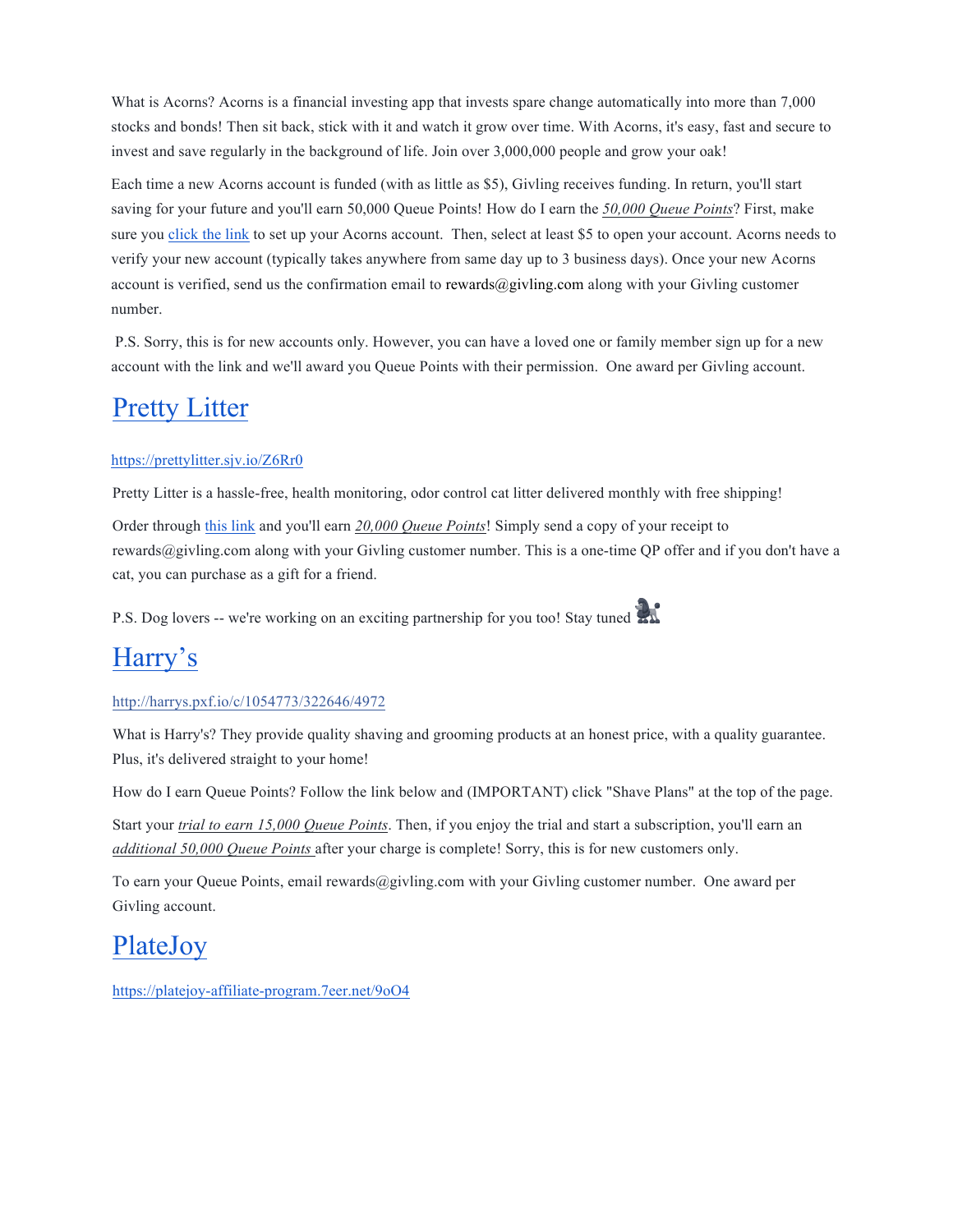What is PlateJoy? PlateJoy is healthy eating made easy. Custom meal plans and grocery lists for your unique life. And they provide personalized nutrition programs

designed for your unique health goals.

How is PlateJoy funding Givling? Follow the link and sign up for the free 7 day trial. If you determine PlateJoy works for you, complete payment of any of their programs and Givling will be funded!

Reward: You'll earn *50,000 Queue Points* once you complete your first payment. Send a copy of your receipt to rewards@givling.com along with your Givling customer number to receive your Queue Points! One award per Givling account.

## Aaptiv

#### http://www.jdoqocy.com/click-8349874-13425133

Don't wait for the new year to start your fitness and health goals. With our latest partner, you can start now and feel better today. (Seth has been using this app for months and is a big fan!)

Aaptiv is an app that provides experience trainer-led, music-driven audio workouts. It's like having your own personal trainer right in your ear! Their certified experts will help you get the fitness results you want.

Training for your first 5k run? A marathon? Want to train like a boxer? Learn how to practice yoga? Become a runner in 6 weeks? Touch your toes in 20 days? With Aaptiv, whatever your fitness goals are, they help you reach it.

So, what do you need to do? Tap the link to visit Aaptiv's website (from desktop) or download their app through your mobile phone. You can try it for free for 30 days or sign up for a monthly or yearly subscription. Once you complete your first payment, send a screenshot to rewards@givling.com along with your Givling customer number. You'll earn 50,000 Queue Points and pride knowing you're going to crush your fitness goals.

NOTE: This offer is for first time Aaptiv users and you must complete a paid payment to receive the Queue Points. Each paid subscription earns Givling a commission. One award per Givling account.

### Atom Movie Tickets

https://atom-tickets.pxf.io/JzzgN

Introducing our latest partner, Atom! Are you ready to go to the movies?

What is Atom? Atom Tickets re-imagines the most convenient way for users to plan a night out at the movies. The free app and website provide relevant reviews, trailers and synopses to help moviegoers make the best decision on what to see. App users may then invite friends (via their contact lists or Facebook) to purchase their own tickets and join them with a few easy taps—eliminating IOUs and lengthy text conversations.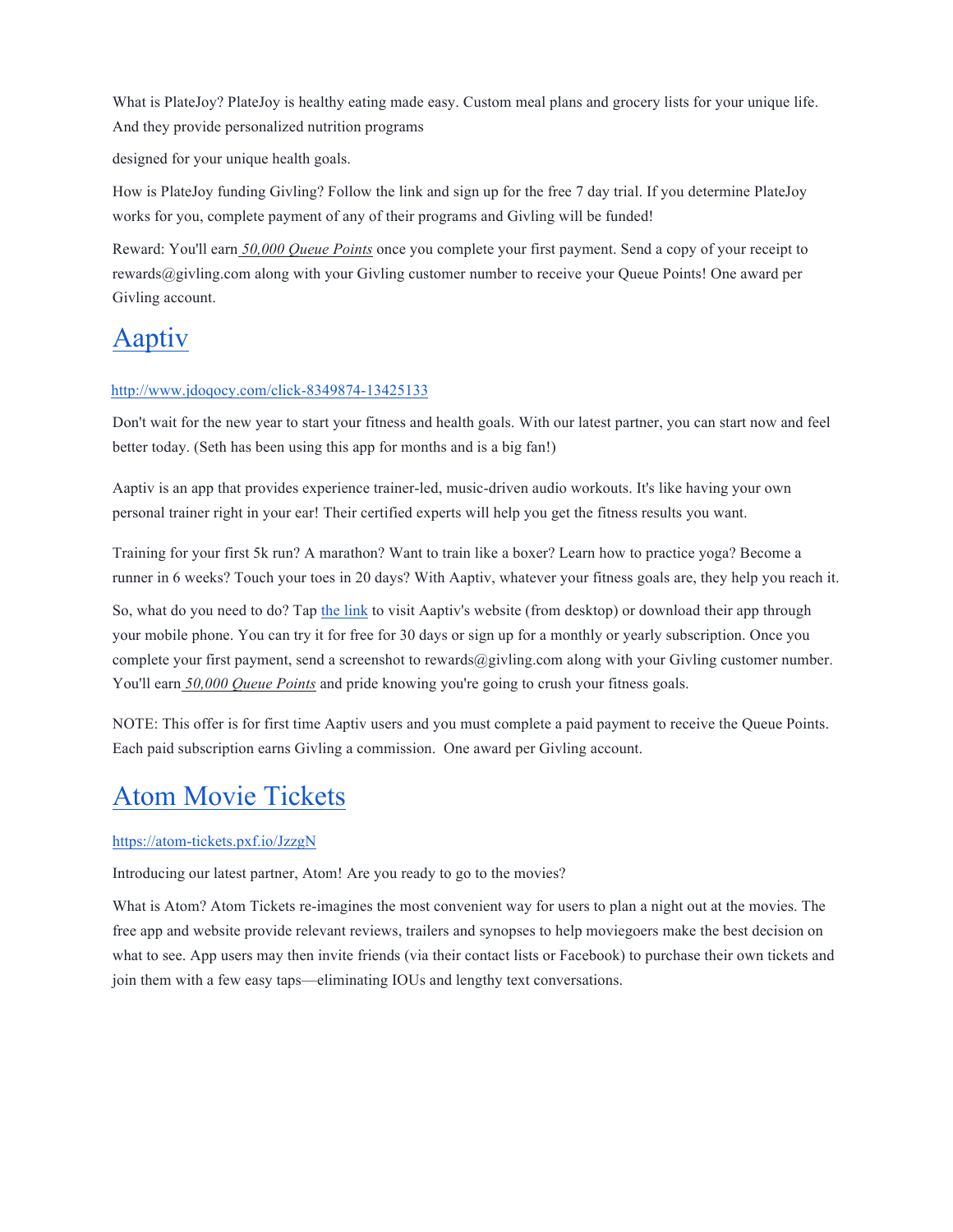How does Atom fund Givling? Each time you use the link to purchase a movie ticket, we earn a small commission. The best way to fund Givling is when you purchase a gift card at the minimum of \$10. Therefore, you'll earn 15,000 Queue Points when you purchase at least a \$10 gift card or e-gift card through the link below.

Send a copy of your receipt and your Givling number to rewards@givling.com to earn your 15k QPs!

Note: currently, this QP offer is limited to one award per person.

## Fabletics

#### https://fabletics.fjbu.net/yZ5D

From the makers of ShoeDazzle, we're proud to introduce you to our latest partner, Fabletics!

What is Fabletics? Fabletics is an innovative, high-quality activewear and accessories line co-founded by Kate Hudson. From leggings, tops, and other athletic wear, new VIP members get two leggings for only \$24 (a \$99 value).

And of course, you'll earn Queue Points for signing up for a VIP membership! Click the link and after you enroll in their VIP program, send a copy of your receipt to rewards@givling.com plus your Givling customer number to receive *50,000 Queue Points*. One award per Givling account.

Each new VIP membership helps fund Givling in a significant way, plus you'll feel great wearing your new activewear from Kate Hudson.

# Tally

#### http://tally.sjv.io/c/1054773/470112/8286

What is Tally? Overcome credit card debt with Tally. The world's first automated debt manager that makes it easy to save money, manage your credit cards and pay down balances faster.

How does Givling earn a commission from Tally? Click the link (very important!) and follow the prompts to set up an account.

Tally is free to download, and they don't charge any fees to use the app. In order to get the benefits of Tally, you will need to qualify for and get a Tally credit line. Depending on your credit history, your APR (which is the same as your interest rate) will be between 7.9% - 19.9% per year. And similar to credit card APRs, it will vary with the market based on the Prime Rate. (This information is accurate as of June 2018). You typically need a FICO of 660+ to qualify.

Tally makes money by charging interest on the amount you borrow from them. They only make money if they can save you money, and that's it. There's no annual fee, no origination fee, no prepayment fee, no balance transfer fee, no late fee, no over-limit fee, nada. Like you, they hate hidden fees.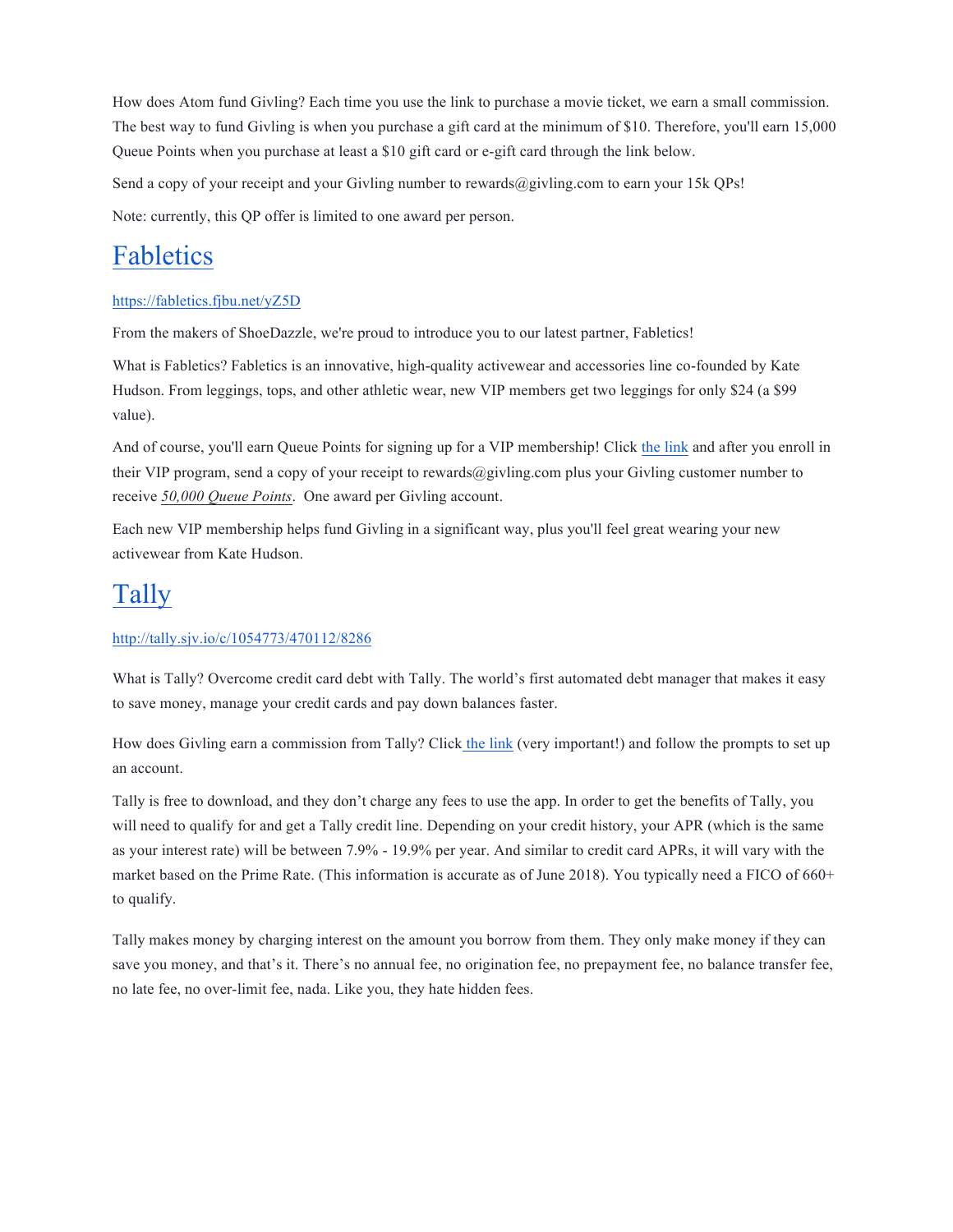Note: Tally is now available on both Android and iOS and Tally is currently available in the following states: California, Texas, Florida, New York, Illinois, Ohio, Michigan, New Jersey, Washington, Massachusetts, Wisconsin, Colorado, Minnesota, Utah, Arkansas. And they are adding new states on a regular basis.

Reward: When you complete the registration process and are approved from Tally, send a screenshot to rewards@givling.com along with your Givling customer number. You'll earn a one-time bonus of *75,000 Queue Points* and Givling will be funded.

## Scentbird

#### http://scentbird.7eer.net/c/1054773/216613/3773

Know a person in your life that could use a fragrance upgrade? Then you won't want to miss our latest partner, Scentbird!

What is Scentbird? A simple and fun way to try new fragrances every month. Available for men & women!

1) START YOUR SUBSCRIPTION: Get a monthly supply of the fragrance of your choice for just \$14.95/month (free shipping!). Cancel anytime.

2) PICK YOUR SCENT: Select from our collection of 450+ designer and niche fragrances.

3)MONTHLY SPRAY: Get a generous supply of fragrance (0.27oz/ 8ml) in a travel-friendly spray. Free refillable case with your first order.

4) ON YOUR DOORSTEP: Every month, our birdies will deliver your fragrance right to your door.

What about Queue Points? Of course! Click on the link (very important!). You'll then earn *50,000 queue points* when you sign up for their subscription service. Simply send a copy of your receipt to rewards@givling.com along with your Givling customer number. One award per Givling account.

### **JustFab**

#### http://justfab.pxf.io/c/1054773/308052/4760

JustFab rounds out the family of ShoeDazzle, Fabletics and FabKids and is joining the Force for Good to help kick student loan debt to the curb!

And now, JustFab is offering 50% off your entire order for new VIP members. So, how do you become a VIP member?

Follow the link and take the quick style quiz. Then sign up for the VIP membership program. Once joined, send a copy of your receipt to rewards@givling.com along with your Givling customer number to earn 50,000 Queue Points and you'll save a bundle on the latest shoe fashions. One award per Givling account.

# Warby Parker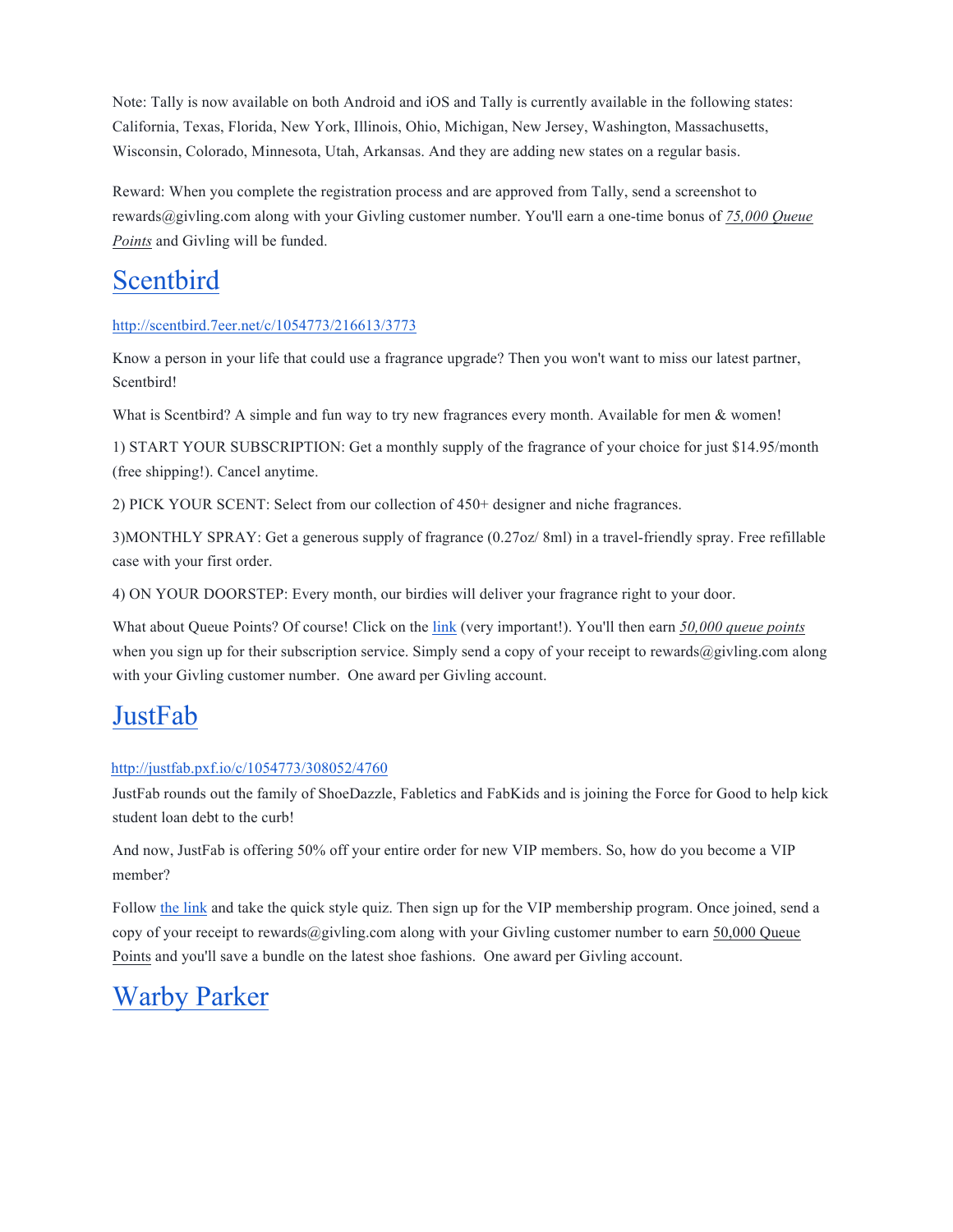#### https://www.shareasale.com/u.cfm?d=260214&m=47174&u=1742514

We're excited to announce our new partnership with Warby Parker!

Who is Warby Parker? Prescription eyeglasses starting at \$95. Find a new pair today with their free Home Try-On program. Fast, free shipping both ways. For every pair sold, a pair is donated to those in need!

So how does the partnership work? Sign up and pick up to 5 pairs of glasses to try at home through their free try-on program. Then, once you select a pair you love, keep it and complete the purchase of the glasses. You'll earn *65,000 Queue Points*!

As always, send a copy of your receipt to rewards@givling.com along with your Givling customer number. One award per Givling account.

#### Uber Eats

#### https://ubertrk.com/c/1054773/389307/5635?sharedid=000\_givling

Calling all foodies! It's time to reveal our partner we teased you about last week, Uber Eats!

What is Uber Eats? Find food you love from local restaurants and chain favorites and have it delivered to your home or office! Track your food in real time from the restaurant to you so you'll know exactly when it's time to eat.

How do I earn Queue Points? Once the link directs you to the App Store or Google Play store, download the Uber Eats app, register and place your first order.

Once complete, send a copy of your receipt to rewards@givling.com along with your Givling customer number to receive *50,000 Queue Points!* \*Sorry, this is for new Uber Eats customers only\* and one award per Givling account.

### T-Mobile - Currently not available

Remember when we asked if you would switch wireless carriers if one joined the Force for Good? Well, today is a super exciting moment. Because of that feedback, we get to announce our epic partnership with T-Mobile!

There's never been a better time to switch. Get up to \$650 or more per line via prepaid card when you switch and get a new phone. And we'll even pay off your family's device payments and service contracts.

4 lines. Just \$40 each. Hook up the family and get 4 lines for \$140 with AutoPay. Plus, taxes and fees are included so you won't pay a penny more.

**Queue Point details**: You must follow the link below to order online. DO NOT CALL. For each post-paid new line activation, you'll earn 100,000 Queue Points. So a family plan of 4 devices will earn you 400,000 Queue Points! Plus, activate a tablet, hotspot, or wearable device with a plan and earn 100,000 Queue Points every time one of these are added!

Please forward your receipt to rewards@givling.com along with your customer number to receive the Queue Points.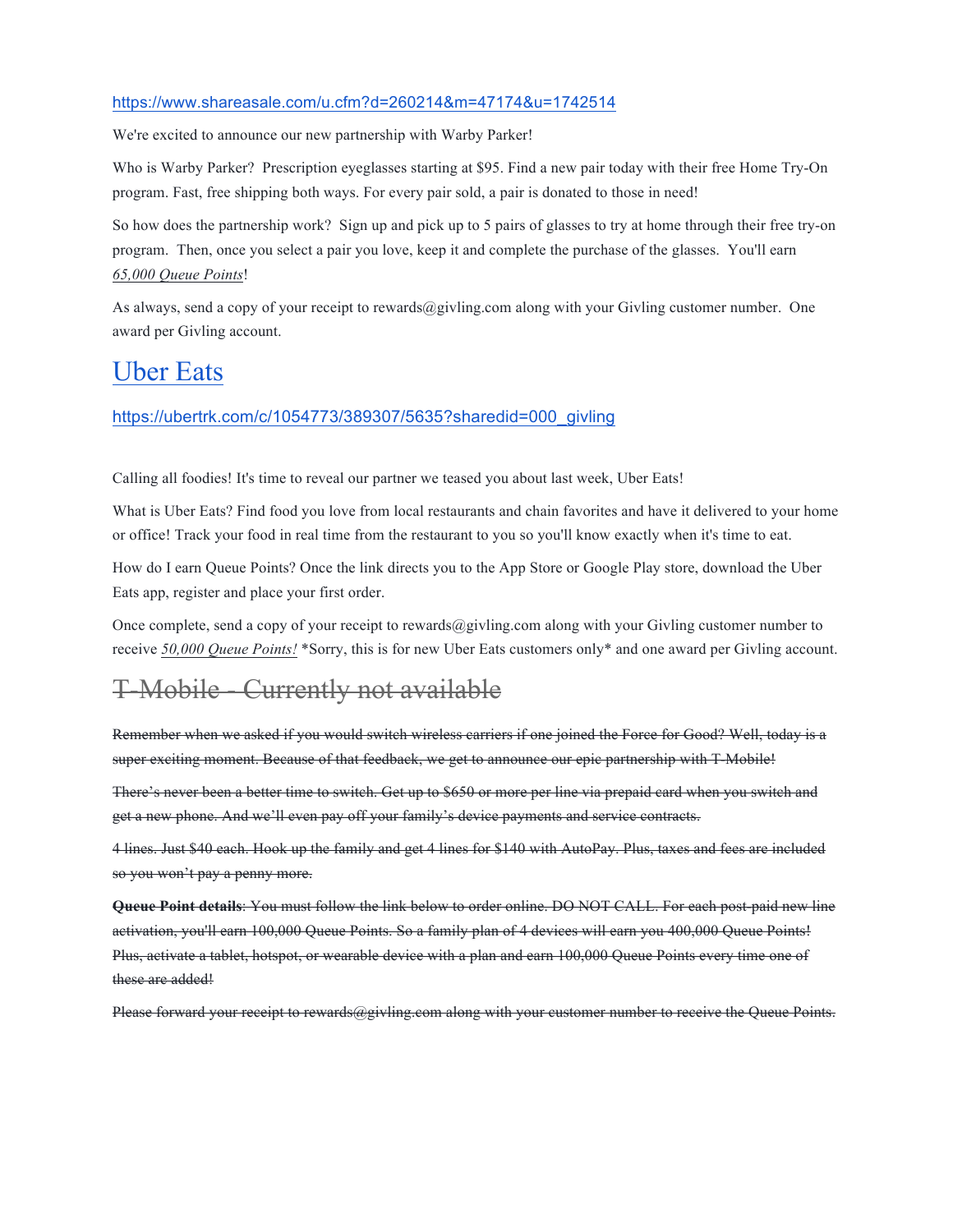Thanks T-mobile for helping our Givlings save money on their wireless plans and helping the Force for Good's mission!

### Instacart

#### instacart.pxf.io/c/1054773/427002/7412

Want to have groceries delivered to your home in no time? Then you'll want to sign up for our latest popular partner, Instacart!

Find 1,000's of products from the stores you already shop at while saving time & money!

You'll earn *50,000 Queue Points* for signing up and placing your first delivery order through the link below. Sorry, this is for first time customer only. Givling will earn a commission once you complete your transaction.

After you complete your first order, send a screenshot to rewards@givling.com along with your customer number to receive your Queue Points. One award per Givling account.

### Fanatics

#### https://www.shareasale.com/u.cfm?d=217230&m=7124&u=1742514

Calling all sports fans! Our latest partner, Fanatics, sells officially licensed merchandise for NCAA, NFL, MLB, NHL, NBA, UFC, MLS and even NASCAR. They have a huge selection of jerseys, shirts, hats, collectibles, memorabilia, and more. They have over 400,000+ items available and many more on the way!

We are no longer offering QPs for this partner however using the link does help fund the Queue with 2% of your purchase total going towards the Queue.

#### Vegamour

Our latest partner, Vegamour is an award-winning, vegan lash and hair growth serum that's toxic-free and the results are guaranteed.

Follow the link below and any purchase receives 50,000 Queue Points! You know the drill -- send a copy of the receipt to rewards@givling.com along with your Queue Number. **\*\*This offer can be used up to 3 times. Must all be seperate orders!\*\***

The health and beauty category has been very popular and we hope you enjoy Vegamour too!

### Manscaped - Reinstated

https://manscaped.sjv.io/c/1054773/530979/7475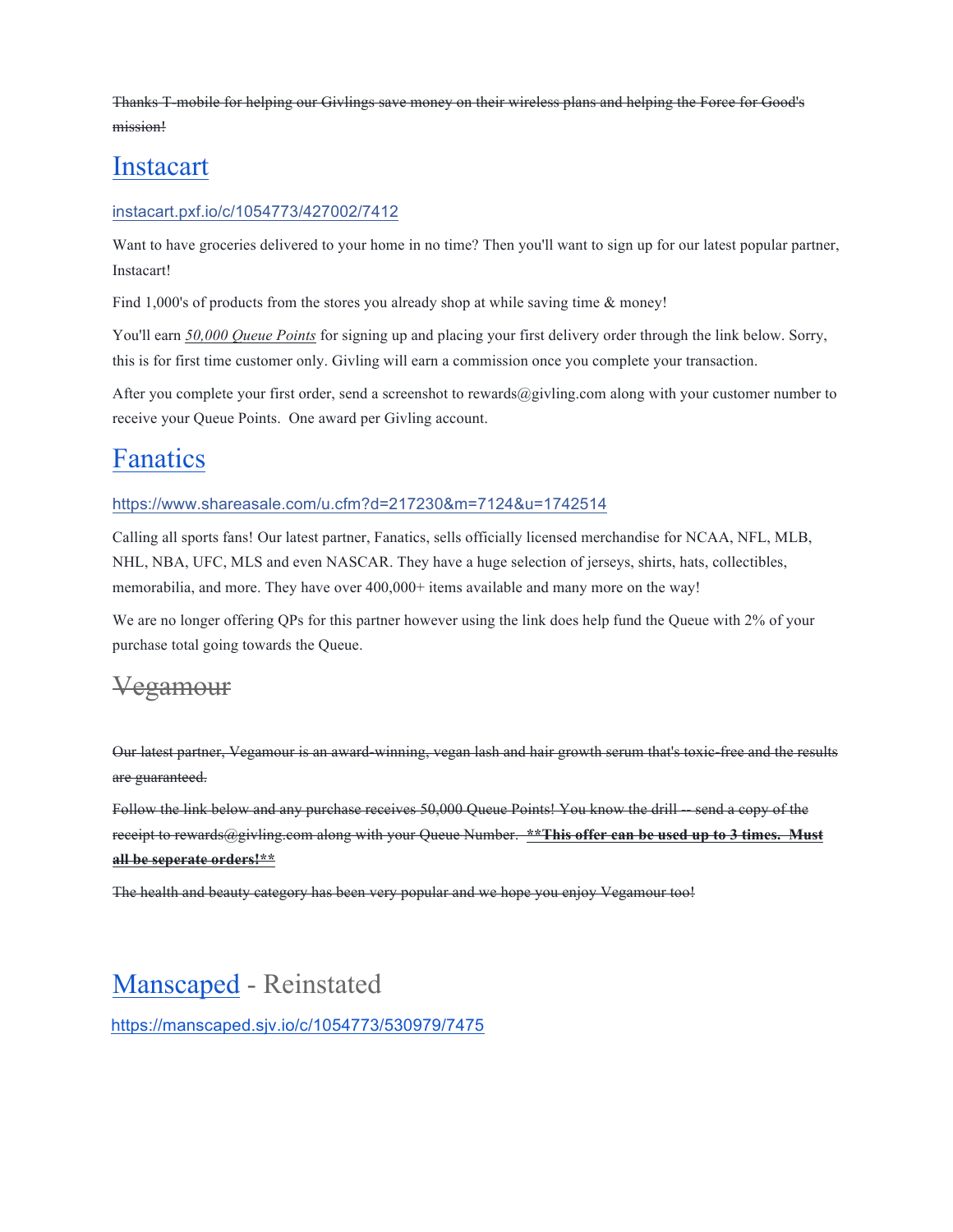Introducing Manscaped -- #1 in Men's Below-The-Waist Grooming!

1) Tap the link to shop the Manscaped online store and use the exclusive promo code NEWGIVLING20 during checkout to save 20% off your order!

2) Earn 3,000 Queue Points for every \$5 you spend (before taxes and shipping)

3) Send a copy of your receipt to rewards@givling.com along with your Givling customer number\*

\*Offer valid to new customers and valid on your first purchase only. Maximum QP reward of 600,000 QPs

## Mint Mobile

http://mint-mobile.pxf.io/c/1054773/444520/7915

If you're looking for big bulk savings, a risk-free trial, and nationwide 4G LTE, you might want to check out our latest partner Mint Mobile!

So how does it work? Givling earns a commission on your order of a data/voice plan or new phone (must click the link). You'll earn *50,000 Queue Points* for completing an order.\*

\*Offer valid to new customers and valid on your first purchase only

## Robin McGraw Revelations - Ended 1-17-19

You'll earn 3,000 Queue Points for every \$5 you spend (before taxes, shipping, and any promo codes). This is a one time offer for new customers only. Maximum QP reward is 600,000 QPs.

## KIND

kindsnacks.pxf.io/c/1054773/505347/8596?u=http%3A%2F%2Fwww.kindsnacks.com%2Fproducts%2Fvariety

Since 2004, KIND has been on a mission to make the world a little kinder one snack and act at a time. Today, KIND has a family of more than 70 healthy & tasty snacks. Its recipes use nutrient-dense, premium ingredients and all snacks are gluten free. And now they are joining the Force for Good!

By clicking the link, browse the KIND store to select your favorite variety of bars. During checkout, you must select the option to join the Snack Club. After you join the Snack Club, you must keep it for a min. of 30 days. Reward: *50,000 Queue Points*. Send a copy of your receipt showing you joined the Snack Club to rewards@givling.com along with your Givling customer number.

NOTE: For first time Snack Club customers only. One award per Givling account.

# FabKids

https://fabkids.hrlo.net/DMn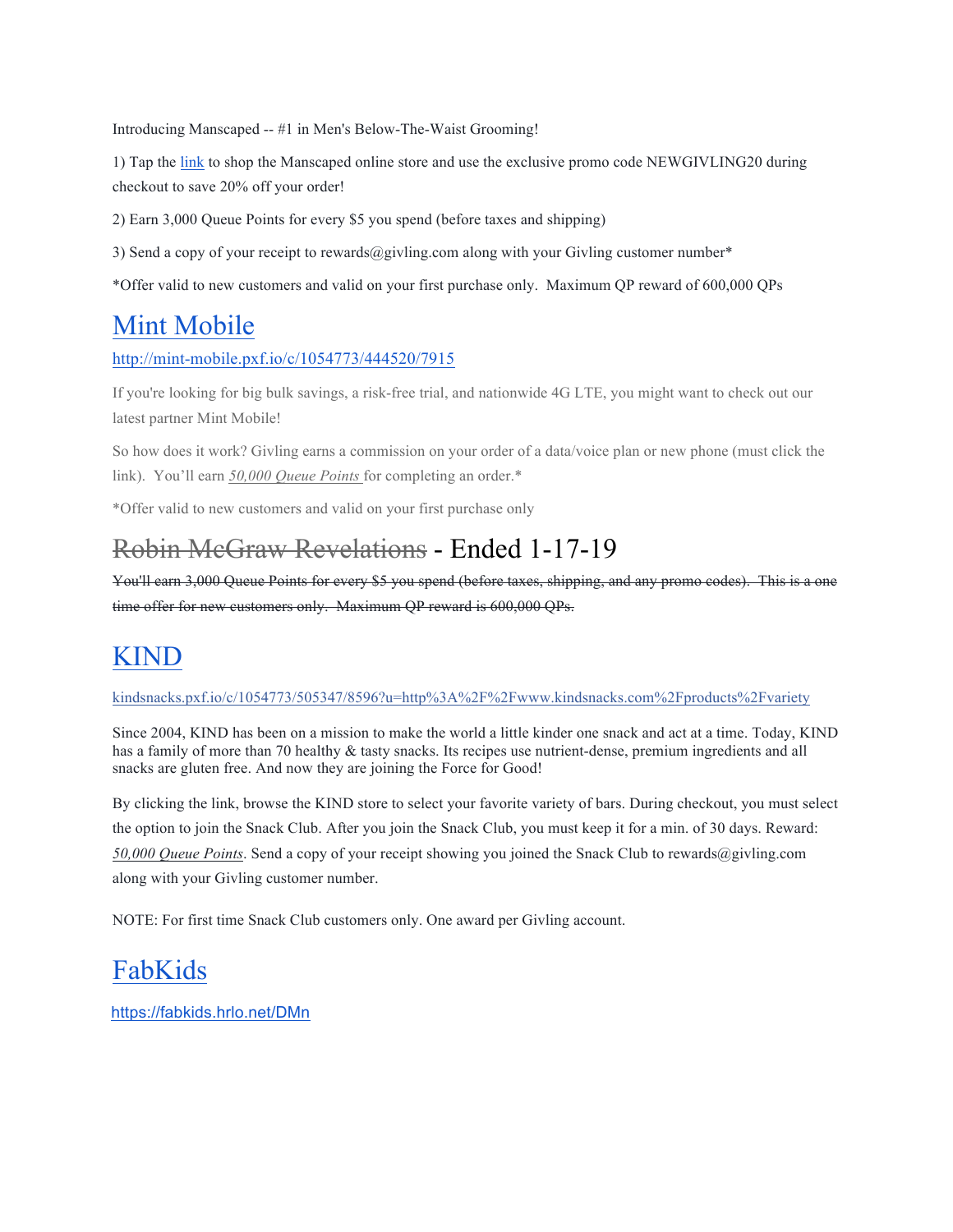For moms or dads dragging their kids through clothing aisles. For moms or dads racing to keep up with school fashion. For you, we created FabKids. Monthly outfits with a click. You kids will always look great. And you get the value you so richly deserve.

Reward: *50,000 Queue Points*. Send a copy of your receipt showing you joined the VIP Membership to rewards@givling.com along with your Givling customer number.

## Earnin

MAKE ANY DAY PAYDAY. Join Earnin to get paid the minute you leave work with no loans, fees, or hidden costs.

#### https://earnin.sjv.io/c/1054773/564763/9110

We are not allowed to offer QPs for using Earnin, however, using the links above does help fund Givling. Thanks!

# Yoga Club

#### https://www.shareasale.com/u.cfm?d=535807&m=75601&u=1742514

Brand name athletic wear for up to 50% off retail.

1) Use code GIVLINGOUTFIT for an exclusive offer for a free outfit!

2) Click the link to visit Yoga Club's store and choose your favorite clothes

3) Once you complete your purchase, send receipt to rewards@givling.com along with your Givling customer number to earn *50,000 QPs*.

Note: offer available for new customers only.

## Karma Candle Club

https://shareasale.com/r.cfm?b=1216911&u=1742514&m=81314&urllink=&afftrack=

Karma candles make great gifts and are perfect for your home! They are all natural, vegetable based, clean burning, lead free, and with each purchase, Karma Candle will donate to a charity of your choice -- Mercy for Animals, No Kid Hungry, or The Life You Can Save.

Limit one QP award per account and for first time customer only. Must purchase the Journey or Enlightenment option to receive *50,000 Queue Points*. Click the link above to purchase. Then, send a copy of your receipt to rewards@givling.com along with your Givling customer number.

### Facetory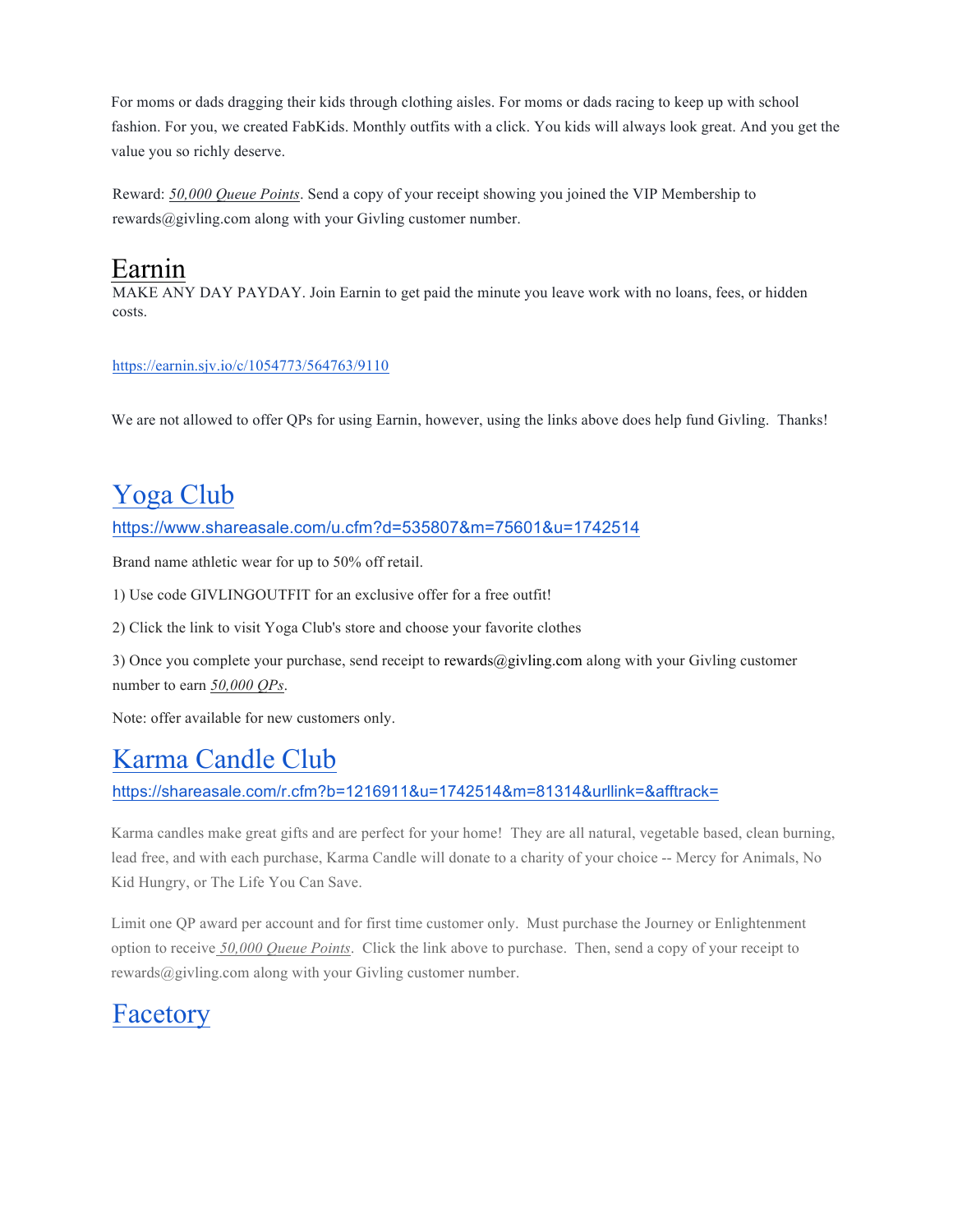#### facetory.sjv.io/c/1054773/513716/8754

Have you noticed the sheet mask craze taking over the internet? Well, now is the time to jump on board and test out the fun with our latest partner, Facetory.

Facetory is a group of sheet mask junkies located in sunny California who came together to curate and run a monthly sheet mask subscription box. Here is their story:

Queue Point offer: Sign up for their "Four-ever Fresh" or "Seven Lux Box" by clicking the link below and earn *30,000 Queue Points*. This offer is available to first time customers and you must keep your subscription for at least a month. One QP award per Givling account. Please send a copy of your receipt to rewards@givling.com along with your Givling customer number.

### Madison Reed

https://shareasale.com/r.cfm?b=1013440&u=1742514&m=49995&urllink=&afftrack=

It's time to introduce you to the latest FFG partner, MadisonReed! MadisonReed started with a simple mission: to make luxurious, at home hair color with ingredients you can feel good about.

"At the forefront of innovation, we created the first ever Smart 6-Free permanent hair color: Free of ammonia, parabens, resorcinol, PPD, phthalates, and gluten. And we added hair-loving nutrients including keratin, argan oil, and ginseng root extract to protect and pamper hair."

Queue Point offer: earn *25,000 Queue Points* after you make your first purchase of any product by clicking on the link. Send your receipt along with your Givling customer number to rewards $@giving.com$  to earn your Queue Points!

Note: Available only to first-time customers and is a one-time Queue Point offer.

# Handy No longer available as of 12-28-18

Handy is the quickest, most reliable way to book household service providers. Within a couple of minutes, you can book a pre-approved cleaner or handyman for any time you'd like. All you have to do is tell us what you need to get done, where you live, and what time works for you, and we do the rest!

Handy is instant. It's the newer, smarter way to book household services.

Clean house and Oueue Points = a win-win!

Queue Points offer for *50,000 Queue Points:*

1) Click the link below to visit Handy's website

2) Book a recurring cleaning service. MUST BE FOR CLEANING (other services do not produce a commission for Givling at the moment).

3) Use the promo code AFFSAVE30 to save 30% off your first cleaning!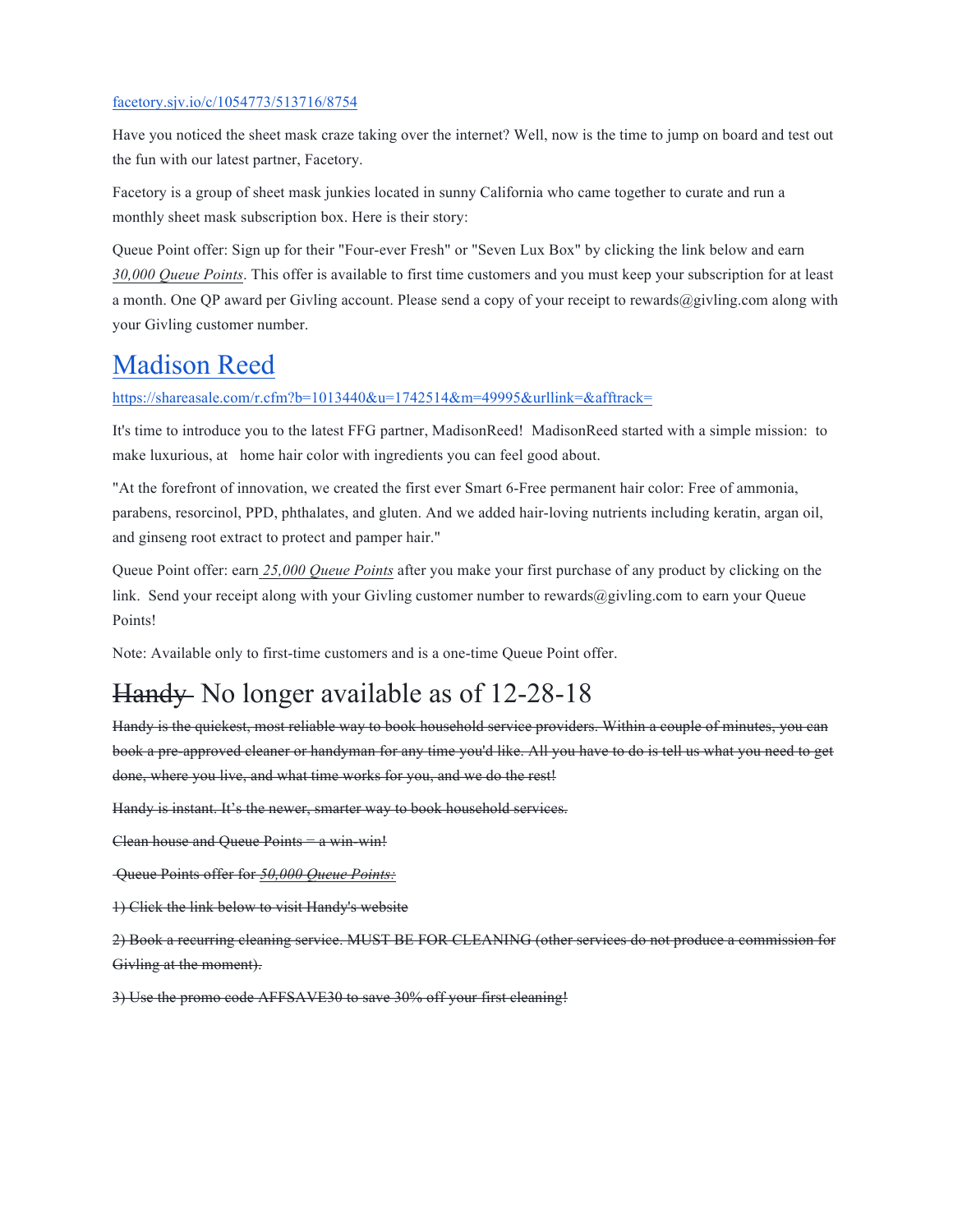4) once the cleaning service is complete, send a copy of your final invoice to rewards@givling.com to receive your Queue Points.

NOTE: Only available to first-time Handy customer and is a one-time Queue Point offer. Canceled or incomplete cleaning services will not earn Queue Points or earn Givling a commission.

## Superchewer

https://superchewer.7eer.net/KjPz

*50,000 Queue Points* for your first order!

### **BarkBox**

https://barkbox.evyy.net/c/1054773/46641/1369

woof woof! Calling all pups crazy about treats and toys!

Now, your four-legged friend can get extra excited for play time with our partner BarkBox! Help fund the Queue with each purchase plus earn QPs!

Here's how it works:

New BarkBox customers: click the link to sign up. There are options for 1 month, 3 months, 6 months, or 12 months. The longer time period you select, the more you save! You'll earn *50,000 Queue Points* for your

1 or 3 or 6 month purchase, or *100,000 Queue Points* for a 12 month purchase.

Current BarkBox customers: Great news! You can still participate in this offer by purchasing a gift box for a friend or loved one. Click on the link below and purchase the gift box option. Sorry, gift cards DO NOT count.

Terms: Max of one new BarkBox QP offer and one gift box offer per Givling account, for a max of 150,000 QPs. New BarkBox and gift purchases must be made in separate transactions, through our tracking link. SuperChewer is a separate brand, therefore you're eligible to purchase BarkBox and earn Queue Points.

How to submit Queue Points: DO NOT EMAIL REWARDS. Use this link. https://www.cognitoforms.com/GivlingInc/GivlingPartnerOfferSubmissionForm

If you purchase both a new customer order and gift order, please send two separate forms. Please allow 72 business hours after submission for processing.

### Uber Eats Driver Program

https://ubertrk.com/c/1054773/347930/5162?sharedid=000\_givling

Earn Queue Points and money!? That's a win-win. Introducing Uber Eats Driver Program.

No boss. Flexible schedule. Quick pay. Now you can earn cash by delivering the Uber Eats food orders that people crave—all while exploring your city.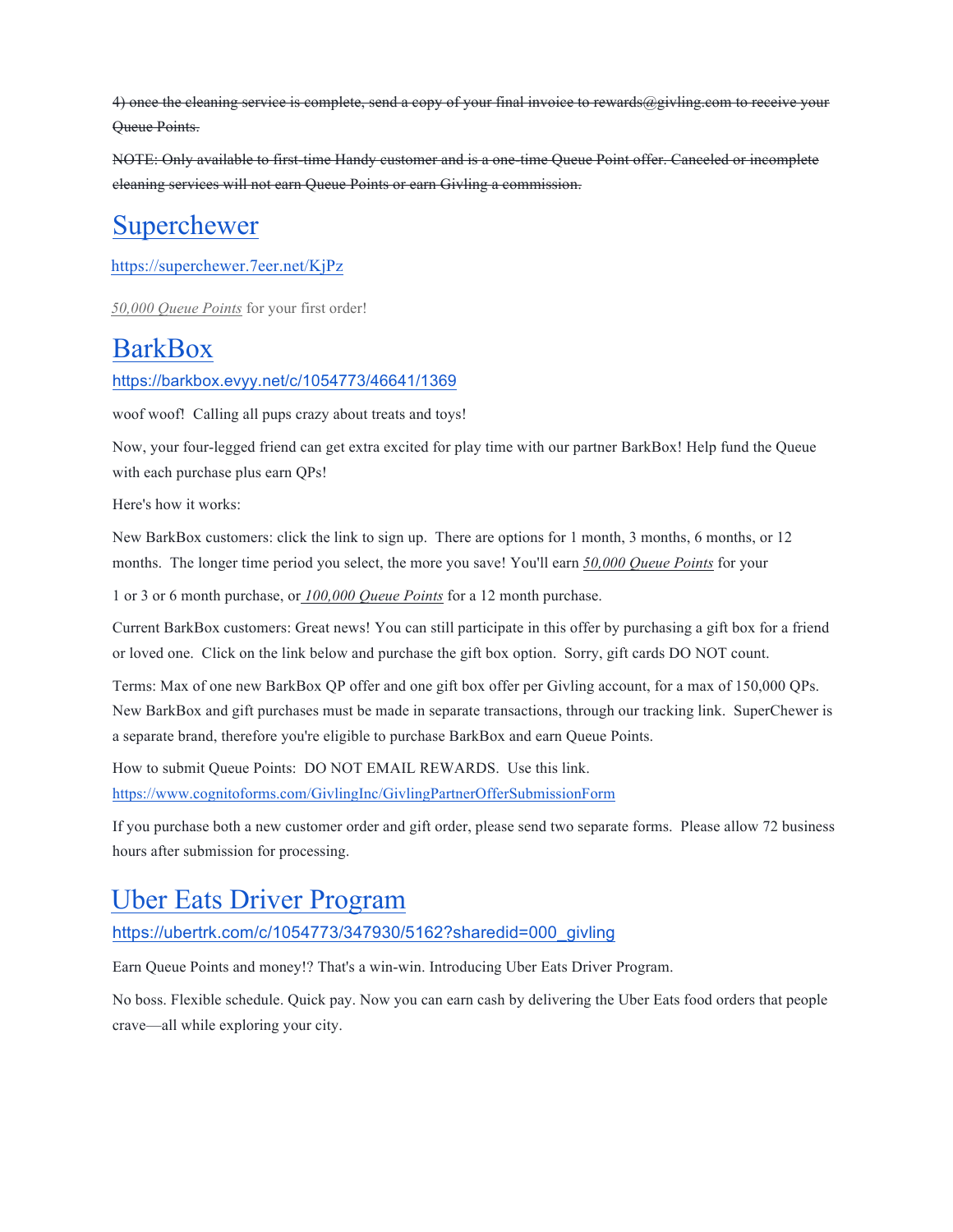Limited time offer. Terms apply. Visit https://goo.gl/5b65QX for terms & conditions\*\* New delivery partners only.

1) Tap or click the link below to sign up to deliver with Uber Eats

2) Submit and pass a background check

3) If approved, you'll start receiving delivery requests in your area

4) Deliver your first meal with Uber Eats to earn *75,000 Queue Points*. Send a screenshot of your first delivery confirmation to rewards@givling.com along with your Givling customer number to receive your points.

**Note**: Max of 10 Queue Point awards per Givling per account. Friends or family who complete offer must be copied on email to rewards@givling.com and authorize points to you and forfeit their points. Must use our unique tracking link to receive Queue Points.

\*\* Special Terms -New delivery partners only. Givling will earn a commission if you complete your first food delivery within 30 days of signing up as an Uber Eats delivery partner. Queue Points for this offer can only be earned once. Offer is subject to change at any time. Queue Points are awarded by Givling and not awarded by or affiliated in any way with Uber or Uber Eats.

#### Bozeman, Montana-based TreeLine Coffee

https://www.treelinecoffee.com/shop?fbclid=IwAR1JNWm74tNYQbTtRRbbd3DHXy1OMJivOC4FDjDL8D z7KDtsFxyd95ccLdc

PLEASE, make sure to use promo code: givling (all lowercase). The Queue will not receive payment if you forget.

We'll give you *2000 QPs for every dollar you spend* on TreeLine products (shipping and taxes do not count for the QP tally). *These are Green Queue Points*.

Send an email to Rewards@givling.com with a copy of your order confirmation and your Givling Customer Number.

### Quip

#### http://www.pjtra.com/t/SENJTUpMSU5DR05KSkxIQ0dLRk9HSw

Brush better. Get Quip. Designed with every mouth in mind. When dentists and designers work together to create a simple, affordable, surprisingly enjoyable oral care service for everyone. Starting with a better electric toothbrush.

**Queue Point offer**: earn *20,000 Queue Points* for each **electric** model toothbrush purchased by clicking on the link below. Manual toothbrushes DO NOT count for Queue Points.

**TERMS**: *Maximum of 5 toothbrushes for Queue Points* per Givling per account. Repeat purchases are okay as long as you use the link. Valid for both new and current Quip customers. Current Quip customers may earn QPs on future Quip purchases through our link below. Purchases prior to November 20th, 2018 are not valid for Queue Points. Givling will earn a commission on products purchased through our tracking link.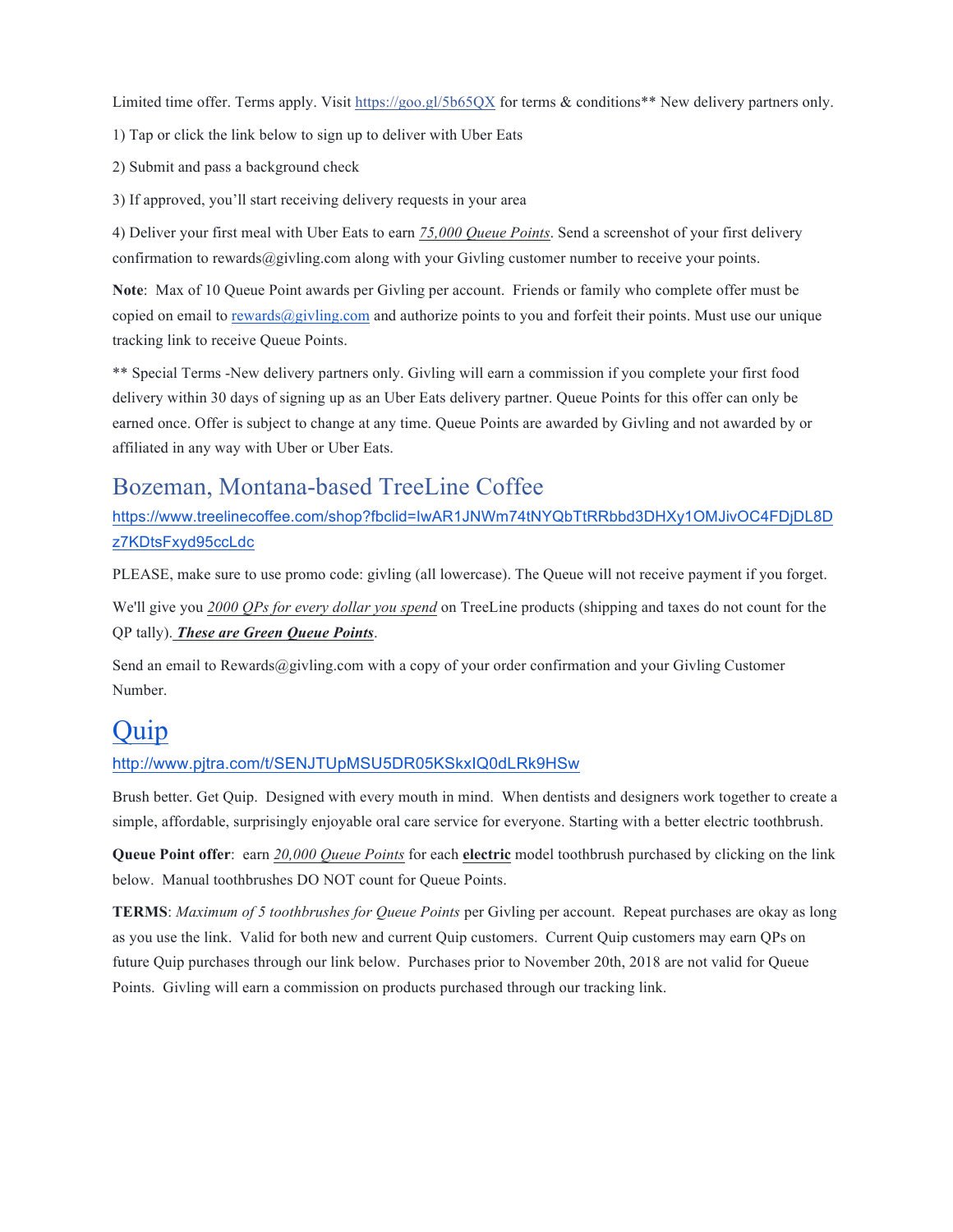# Shopkick - Unavailable as of 12-18-18

#### **ANDROID**

http://go.shetrack.com/aff\_c?offer\_id=598&aff\_id=3795&url\_id=214

#### **iOS**

http://go.shetrack.com/aff\_c?offer\_id=598&aff\_id=3795

#### **\*\* The goal for this sponsor is to open and use the app inside retail stores. Please help us do so! \*\***

Introducing another free Givling offer from Shopkick! Shopkick is the app that rewards you for shopping in-store and online. Earn reward points (called kicks), then redeem for a wide selection of free gift cards! It's the perfect app to use for Black Friday.

Click the tracking link below to download the free Shopkick app and complete your user registration.

Then, use this link to submit your screenshot (DON'T EMAIL REWARDS):

https://www.cognitoforms.com/GivlingInc/GivlingPartnerOfferSubmissionForm

NOTE: Shopkick gives us a budget of 400 sign ups per day.

TERMS: For new ShopKick customers only. Earn *50,000 Queue Points* for completing the offer. One QP award per Givling per account.

#### Elfi - back online!

https://shareasale.com/r.cfm?b=1276204&u=1742514&m=84161&urllink=&afftrack=

I believe in Santa and Santa believes in the FFG!

With over 720,000 messages sent around the world, Elfi helps you surprise your loved ones this Christmas with a personalized video message from Santa. He'll even include their names and photos.

Queue Point offer: By clicking on the link below, visit Elfi's website and purchase the video message option. If you would like to purchase this is a gift, click on "Buy as a voucher" option.

Spend  $$10$  to  $$15 = 25,000$  Oueue Points

Spend  $$15.01$  to  $$25 = 50,000$  Queue Points

Spend \$25.01 to \$35 = 75,000 Queue Points

Spend over  $$50 = 100,000$  Queue Points

Use this link to submit your proof for Queue Points:

https://www.cognitoforms.com/GivlingInc/GivlingPartnerOfferSubmissionForm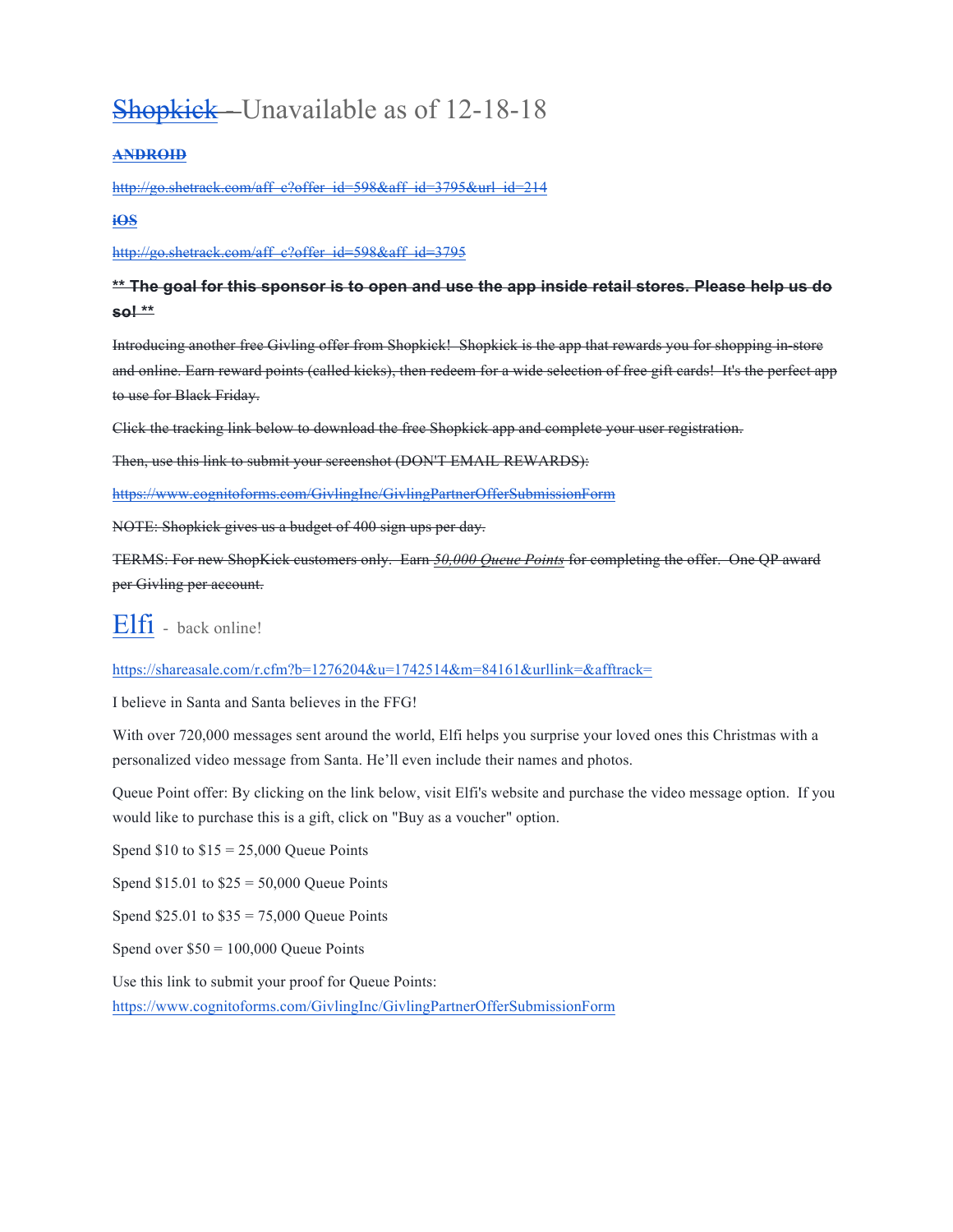NOTE: Purchases are non-refundable and for new Elfi customers only. One award per Givling per account. Coupon codes are valid for use but Queue Points are awarded for the total spent. For example, purchase \$40 and use a coupon code for 40% off, bringing your total to  $$24 = 50,000$  QPs.

### Deck of Scarlet

#### http://deck-of-scarlet.pxf.io/c/1054773/312356/4807

Deck of Scarlet is a new makeup line and an exclusive makeup club, inspired by the daring looks of your favorite YouTubers. Scarlet was born out of our lust for makeup and wanting to re-create the most gorgeous looks seen on Youtube.

However, when one video used 32 products (!) to achieve a perfect cat-eye- it was enough. There had to be a solution for the makeup obsessed that doesn't break the bank.

With Deck of Scarlet, you get two complete makeup looks delivered right to your door for just \$29.95 every other month.

And if you sign up today, Deck of Scarlet will automatically apply a 20% discount on your first subscription! #winning

Queue Point offer: Click the tracking link to sign up for the Deck of Scarlet subscription and earn *50,000 Queue Points.* Queue Point award limited to new Deck of Scarlet customers only. One award per Givling per account. Must keep Deck of Scarlet account active for at least 30 days. If you cancel your account before 30 days, you'll forfeit your Queue Points.

Complete the Queue Point form by clicking this link. DO NO EMAIL REWARDS. https://www.cognitoforms.com/GivlingInc/GivlingPartnerOfferSubmissionForm

### Trim

#### http://go.shetrack.com/aff\_c?offer\_id=380&aff\_id=3795

-- Trim is a holistic financial management service that enables you to achieve your financial goals through personalized recommendations and savings opportunities. Trim can:

-- Negotiate your cable, internet and/or phone bill with ANY provider, lowering your bill by up to 30%.

-- Analyze your transactions so you can quickly and easily understand where your money goes.

-- Recognize recurring charges to make sure you don't have any forgotten or unwanted subscriptions.

-- Provide personalized recommendations for the right financial accounts for you.

Is Trim secure?

Yes — extremely. We use 256-bit SSL encryption on our website, encrypted databases and two-factor authentication or OAuth when you sign in.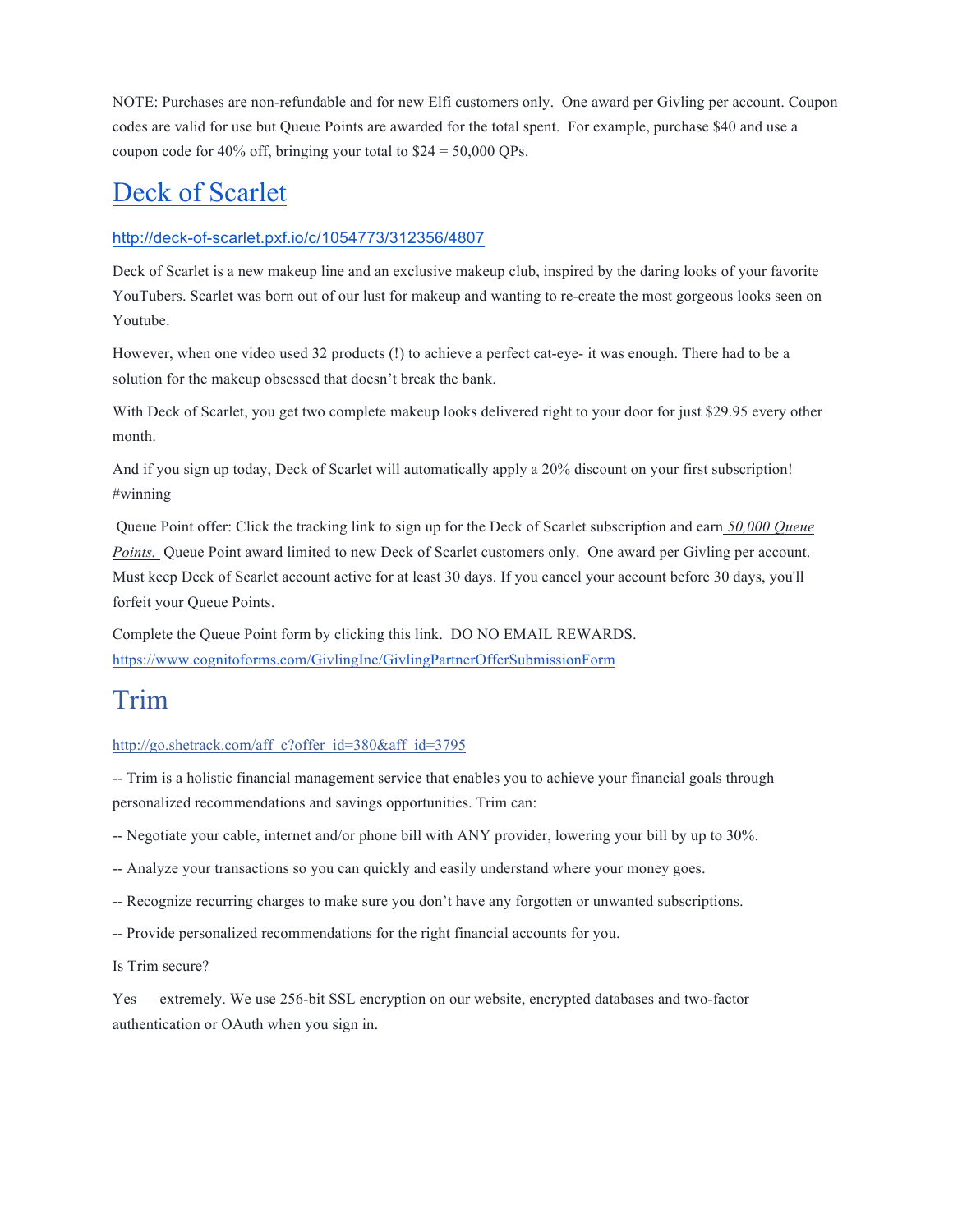What do you do with my data?

Your data is only used for you — we never sell it. We safeguard your data using bank-level security at all times. We don't ever share your data with third parties.

50,000 Queue Point offer: New Trim accounts only. One Queue Point offer per Givling. Click the link to visit Trim and register for a free account. You MUST link a credit card, debit card or bank account to trigger a payment for Givling and trigger your Queue Point award.

-- How to redeem Queue Points: Fill out the form by following the form link below. DO NOT EMAIL REWARDS. The screenshot should be the welcome email you receive from Trim.

https://www.cognitoforms.com/…/GivlingPartnerOfferSubmissio…

### FanDuel

#### https://fanduel.pxf.io/gOVjB

Calling all fantasy sports fans! We have a brand new partner joining the Force for Good -- FanDuel!

FanDuel is more than just fantasy sports. It's the best way to watch the games, win real cash, and bring the action right into your living room.

**75,000 Queue Point Redemption**: Click the link below and register for a free FanDuel account. Once your account is set up, you'll need to FUND (add money to your FanDuel account) to complete the partner offer.

Once you've funded your FanDuel account, complete the form through this link for Queue Points:

https://www.cognitoforms.com/GivlingInc/GivlingPartnerOfferSubmissionForm

TERMS: For new FanDuel accounts only. One award per Givling per account. Must keep FanDuel account open at least 30 days. When depositing funds or entering a paid contest, you are not physically located in of any of the following states: Alabama, Arizona, Hawaii, Idaho, Iowa, Montana, Nevada or Washington

By depositing money or entering a contest, you are representing and warranting that:

-- you are of 18 years of age or older (21 years of age or older in Massachusetts)

-- you are a citizen or resident of the United States of America or Canada and that you have an address in the United States of America or Canada;

-- at the time of deposit or game entry you are physically located in the United States of America or Canada in a jurisdiction in which participation in the contest is not prohibited by applicable law;

-- you are not listed on any U.S. Government list of prohibited or restricted parties;

-- you will abide at all times by these Terms of Use and any other agreements between you and FanDuel regarding your use of the Service or participation in games;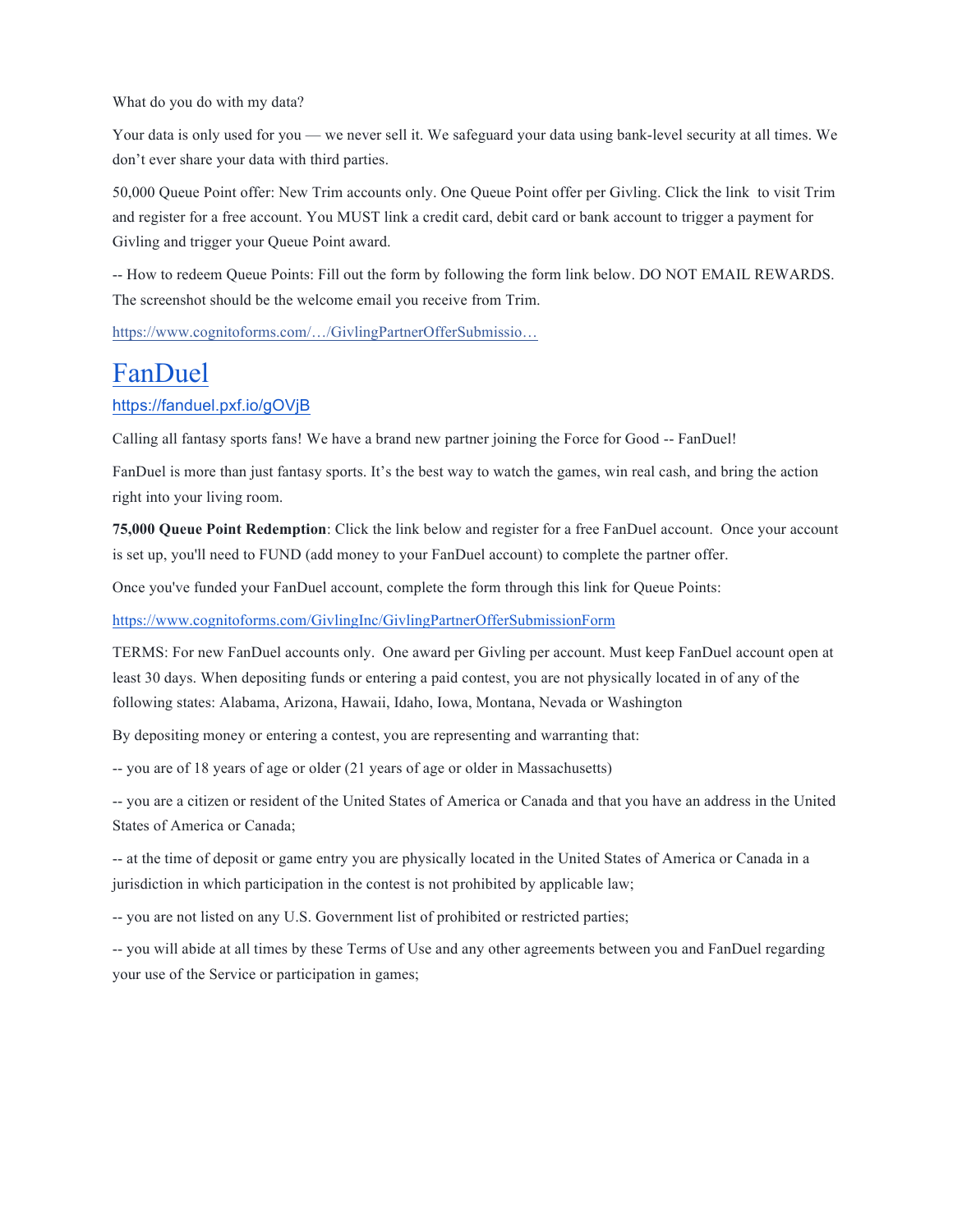-- when depositing funds or entering a paid contest, you are not physically located in of any of the following states: Alabama, Arizona, Hawaii, Idaho, Iowa, Louisiana, Montana, Nevada or Washington;

-- you are not subject to backup withholding tax because: (a) you are exempt from backup withholding, or (b) you have not been notified by the Internal Revenue Service (IRS) that you are subject to backup withholding as a result of a failure to report all interest or dividends, or (c) the IRS has notified you that you are no longer subject to backup withholding.

-- When entering any contest that awards prizes, you are not an employee or operator of another daily fantasy site that charges entrance fees or offers cash prizes

-- You do not, by virtue of affiliation with another daily fantasy site, have access to the site's pre-release non-public confidential data about contest-related information.

## Xfinity Mobile

Calling all Givlings! Are you interested in saving money on your cell phone bill with data by the Gig or unlimited data plans? Then you might want to check out our latest partner Xfinity Mobile!

How does this work? For either \$12 per Gig or \$45 for unlimited data per line, you get unlimited talk and text with excellent LTE coverage across the nation.

You will earn 75,000 queue points with each line activated, up to 5 lines.<sup>\*</sup>

\*Offer valid to new customers only. Must use the tracking link below. Maximum Queue Points for 5 lines per user. Can have a friend/family member sign up and earn points with their approval. Lines must remain active for at least 60 days, otherwise, you forfeit Queue Points earned.

Restrictions apply. The wireless service relies on Verizon's network, along with access to Xfinity Wi-Fi hotspots nationwide.

Service not available in all areas. Requires a post-pay subscription to a residential Xfinity Internet service.

New Xfinity Internet customers are limited to up to two lines pending activation of Internet service. Devices associated with these lines are shipped to the Internet service address on file. After Xfinity Internet gets installed, customers may be eligible for more lines, up to a total of 5, pending an external credit check.

Equipment, taxes and fees, including regulatory recovery fees, surcharges, and other applicable charges extra, and subject to change.

\$10 per line monthly charge applies if at least one of the following post-pay subscriptions are not maintained on the account: Xfinity TV, Internet or Voice service. Pricing subject to change. Actual speeds vary and are not guaranteed.

After 20 GB of monthly data use, speeds are reduced to a maximum of 1.5 Mbps download/750 kbps upload.

Video streams up to 480p, standard-definition quality. HD streaming is available on Xfinity Wifi. Learn More

On any connected device, mobile hotspot speeds will not exceed 600 kbps.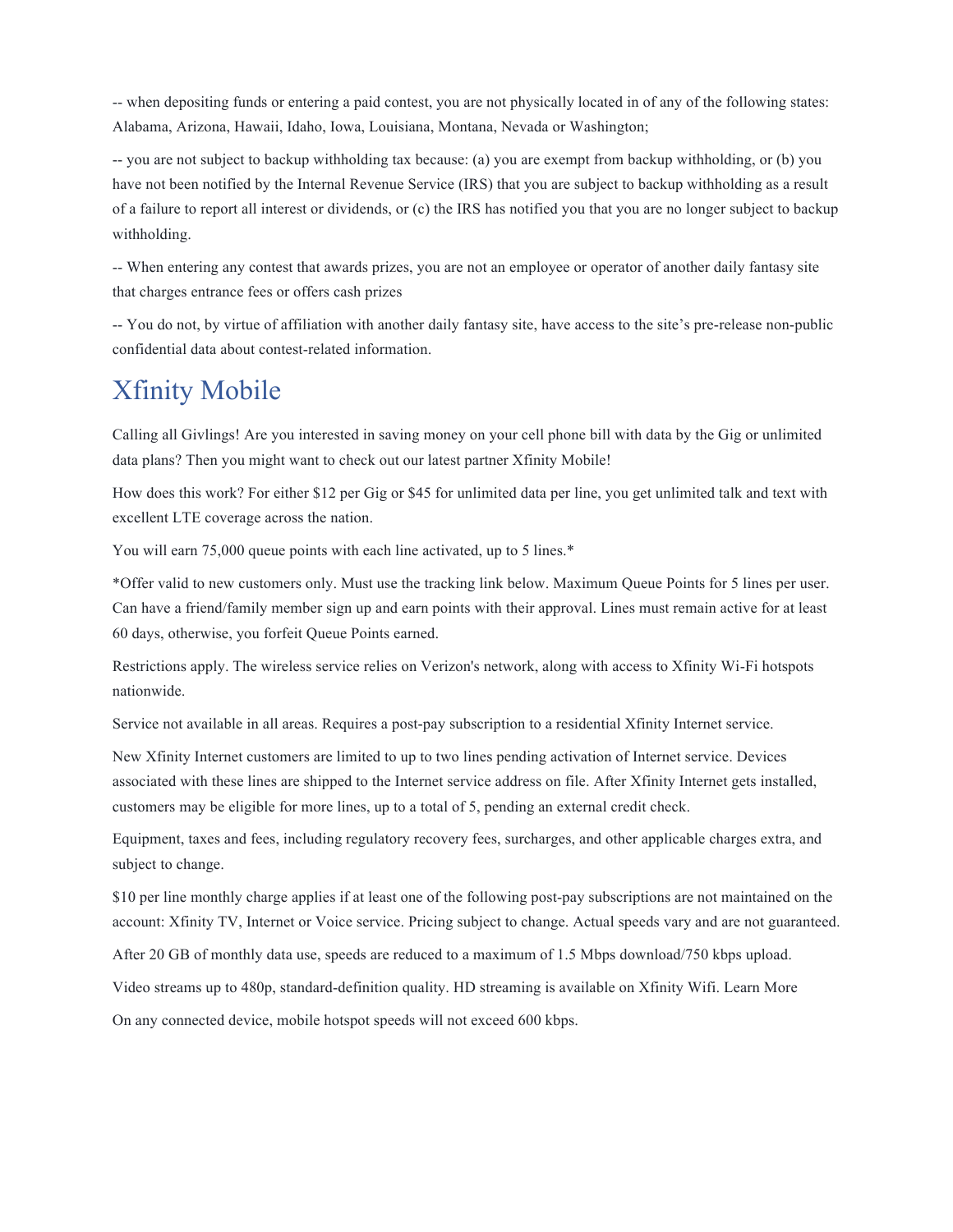The Xfinity Mobile logo and "o" marks are trademarks of Comcast. Comcast ©2018. All rights reserved.

Link to Xfinity Mobile:

https://xfinity.ulvh.net/ba07x

Link to Xfinity Residential Internet Service:

https://xfinity.ulvh.net/k4QZV

### Morning Recovery

https://shareasale.com/r.cfm?b=1294551&u=1742514&m=82906&urllink=&afftrack=

Announced on our live feed earlier, say hello to our latest partner, Morning Recovery!

What is Morning Recovery? It's a holistic liver detox drink. Enjoy the holidays without post-booze consequences.

Plus, there is a risk-free guarantee for customers if you don't like the product!

Use promo code SHIPIT for free shipping for a limited time!

Queue Point Offers:

1) purchase a 6 pack & earn 25,000 Queue Points

2) purchase a 12 pack & earn 50,000 Queue Points

3) purchase a 24 pack & earn 75,000 Queue Points

Note: One Queue Point award per Givling account. Can be a previous Morning Recovery customer and earn Queue Points by using the tracking link.

To submit for Queue Points, follow this link and fill out the form: https://www.cognitoforms.com/GivlingInc/GivlingPartnerOfferSubmissionForm

https://shareasale.com/r.cfm?b=1294551&u=1742514&m=82906&urllink=&afftrack=

#### Blue Apron

Say hello to Blue Apron! And good news if you already use them, because you can still participate in this new partner if you purchase gift cards.

What is Blue Apron? Blue Apron makes cooking fun and easy. We'll provide you with all the ingredients that you need to make a delicious meal in exactly the right proportions.

NEW CUSTOMERS: Save \$50 Over Your First 2 Boxes!

Click the tracking url to sign up for a Blue Apron subscription for a minimum of 30 days to receive 50,000 Queue Points.

NEW AND CURRENT BLUE APRON CUSTOMERS: Purchase a \$60 gift card for 40,000 Queue Points or a \$120 gift card for 80,000 Queue Points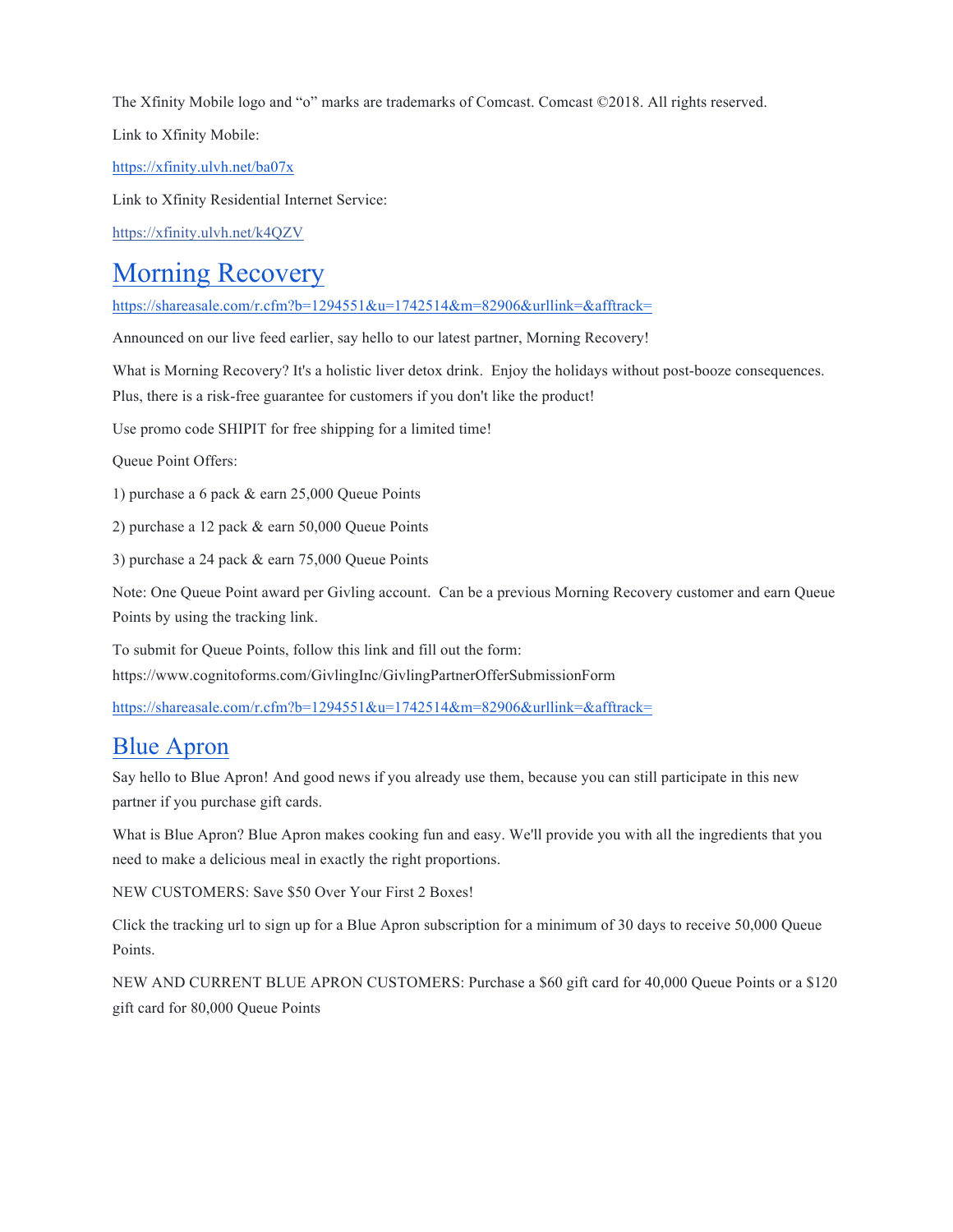Note: one Queue Point award of each type per Givling per account. You may have a friend sign up for the subscription option. However, you need that friend to email rewards@givling.com and CC you on the email to confirm they are giving their points to you.

Blue Apron link: https://blue-apron.evyy.net/0911V

HOW TO SUBMIT QUEUE POINTS: visit the form link here: https://www.cognitoforms.com/…/GivlingPartnerOfferSubmissio…

#### Personal Trainer Food

#### personaltrainerfood.pxf.io/c/1054773/351330/5146

Are you looking to jump-start the New Year with a focus on your health and weight loss? If so, check our new partner Personal Trainer Food. Complete meals delivered right to your door. Lose up to 20 lbs in just 4 weeks. Personal Trainer Food offers great tasting food high in protein, good carbs and healthy fats with no heavily processed food products.

With over 1,000 reviews on Amazon and a 4.4 star rating, thousands have used Personal Trainer Food to improve their health. So how does it work? Their diet meal home delivery service sends high protein meals with healthy, natural fats right to your door. Preparing the meals takes very little time, making easy healthy meal plans for weight loss perfect for individuals with a busy schedule.

What's the best part of a Personal Trainer Food plan? It's the value. Not only do they offer plans at a reasonable and fair price, they don't play the hidden fees game other meal services do. What you see is what you get.

And with Promo Code HEALTHY30, you'll save 30% off any weight loss meal plan. Follow the link here to get started.

QUEUE POINT OFFER: New customers only. Must use link in this post for Givling to be funded and receive QPs. Purchase the 14 day plan and receive 50,000 Queue Points. Purchase the 28 day plan and receive 100,000 Queue Points. One Queue Point award per Givling per account. May have a friend or family member complete offer for you, with their approval. Canceled or returned orders must be reported to Givling. Failure to report returned order will result in your Givling account being suspended.

To receive your QPs, complete the form here:

https://www.cognitoforms.com/GivlingInc/GivlingPartnerOfferSubmissionForm

Givling

#### Naked Wines

You've asked for more wine and we are here to deliver! Introducing the latest FFG partner, Naked Wines.

Click the link below to visit their website and redeem your voucher for \$50 off your first 6 pack of wine.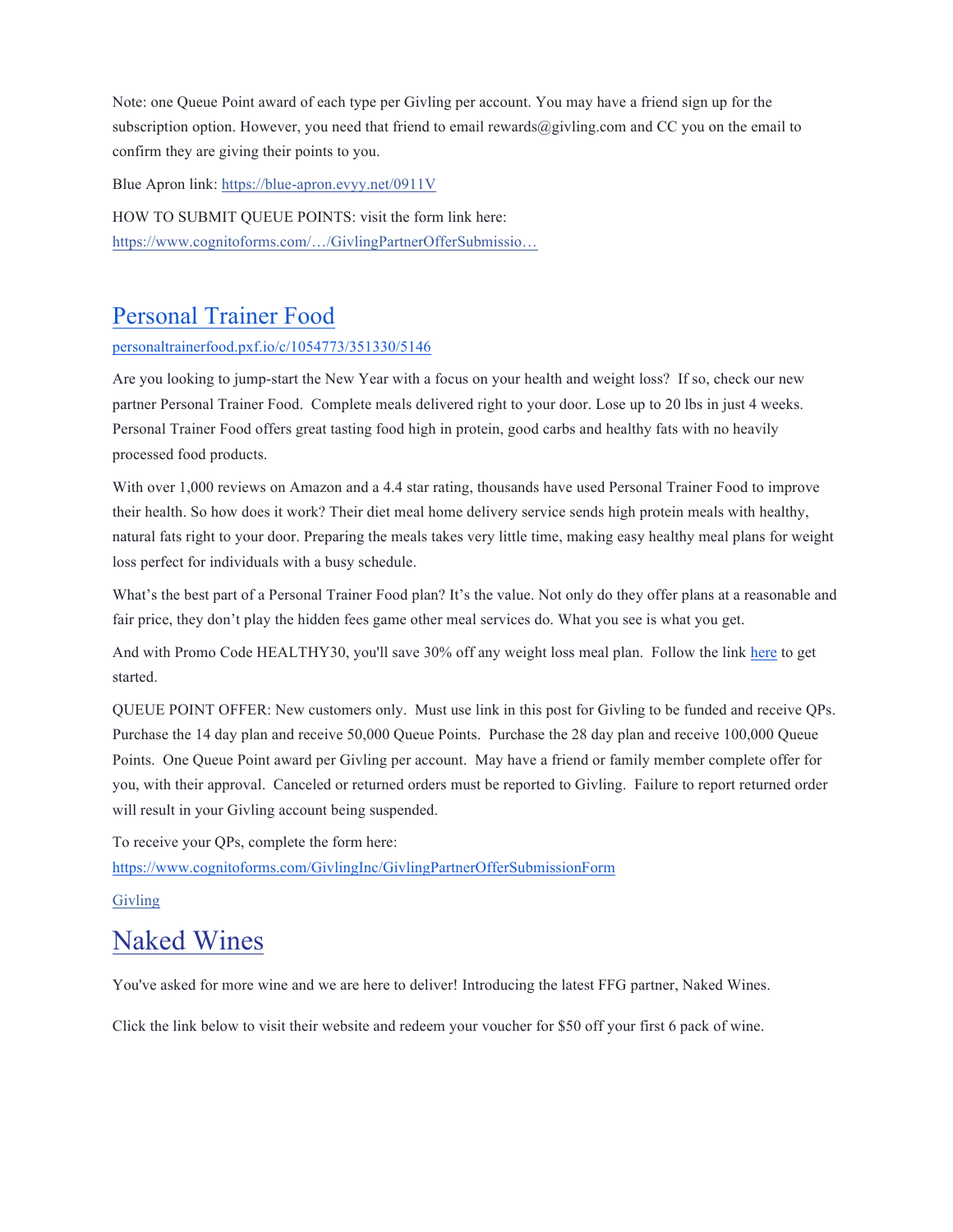Queue Points offer: Valid for first-time customers only. Earn 50,000 Queue Points. Must purchase the 6 pack of wine at a minimum. May mix or match wines. One QP award per Givling per account. May have a friend sign up and receive QPs with their written approval to our rewards $\omega$ givling.com email.

Use the form link here to redeem your QPS: https://www.cognitoforms.com/.../GivlingPartnerOfferSubmissio...

Nakedwines can ship to: AK, AZ, CA, CO, CT, DC, FL, GA, HI, IA, ID, IL, IN, KS, LA, MA, MD, ME, MI, MN, MO, MT, NE, NV, NH, NY, NJ, NM, NC, ND, OH, OK, OR, PA, SC, SD, TN, TX, VT, VA, WA, WI, WV, WY.

They cannot ship to PO Boxes, APO, AFT, DPO or FPO addresses.

nakedwines.sjv.io/c/1054773/487408/8238

# MyCleanPC / My Clean Mac

Tired of a slow, computer? Fix your computer issues now. MyCleanPC (or Mac) is guaranteed to increase your computer speed. If you're not 100% satisfied, they will refund the purchase price!†

Click the links below to follow your computer type. Download the software and upgrade to the full use version. Givling will earn a commision when you use our links and upgrade to the full use service.

**Mac Users:** mycleanpc.pxf.io/c/1054773/564051/9120

**PC Users:** mycleanpc.pxf.io/c/1054773/541139/9120

Once you've upgraded to the paid service, complete the Givling form by clicking this link to earn 60,000 Queue Points: https://www.cognitoforms.com/GivlingInc/GivlingPartnerOfferSubmissionForm

†NOTE: New customers only. One Queue Point award per Givling account. May have a friend/family member sign up and give you their QPs with written authorization to rewards@givling.com. If you request a refund from MyCleanPC, you MUST contact rewards@givling.com as you will forfeit the 60,000 Queue Points. Failure to report a refund may result in a permanent ban of your Givling account. Givling may request a list of users who returned MyCleanPC paid services at any time.

#### Paribus **Free offer!!**

paribus.evyy.net/c/1054773/481217/4678

Paribus automatically saves you money when prices drop.

#### **Queue Point offer: 30,000 Queue Points!**

1) Click or tap the link to set up for free Paribus account.

2) Once you receive confirmation, upload the screenshot to our form link below.

3) It's that easy -- let us know how much Paribus saved you!

https://www.cognitoforms.com/GivlingInc/GivlingPartnerOfferSubmissionForm

NOTE: New customer only. One Queue Point bonus per Givling account. May have a friend or family member sign up and give you points with written authorization to rewards $@g$ ivling.com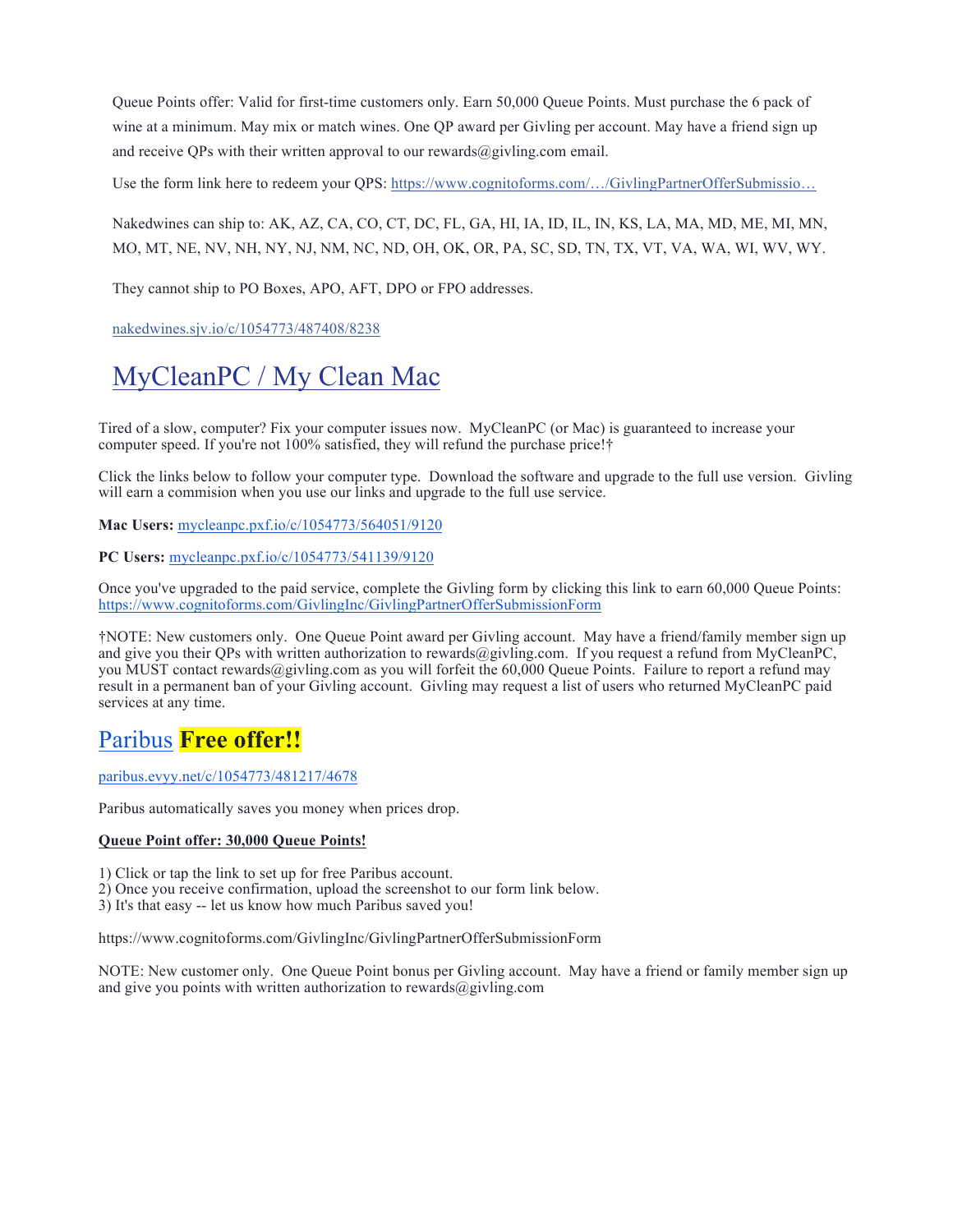## Dunkin Donuts Coffee - FREE! - no longer available as of

Love free coffee? How about Dunkin Donuts coffee!?

Click the link to see if you qualify for some free java. If so, complete the survey and have free samples sent to your home! Once you complete these actions, Givling will earn a small commission :)

Sorry, offer not valid in Alaska, Hawaii, Idaho, Montana, North Dakota, Oregon, South Dakota, Washington and Wyoming. No Queue Points available for this offer.

## FabFitFun

From FabFitFun, discover the the latest and greatest in beauty, wellness, health, fitness, and fashion with FabFitFun. Seasonal boxes each quarter for just \$49.99, stuffed with over \$200 worth of full-size, premium products! See why we're the #1 FULL-SIZE box!

Use the promo code FAB10 for \$10 off your first box! Click the link below, submit your email and proceed to purchase your first box.

 Queue Point offer: You'll earn 50,000 Queue Points for completing your first FabFitFun order by clicking on the link below. Sorry, for new customer only. One Queue Point award per Giving account. May have a friend or family member sign up and give you their points, with permission by emailing rewards $@givling.com$  if you're already a FabFitFun customer.

Send your receipt and Givling customer number to rewards@givling.com to receive your Queue Points.

fabfitfun-vip.evyy.net/c/1054773/531763/1731

#### Openfit

#### openfit.sjv.io/c/1054773/568398/9072

Have you been sticking to your New Year resolution? If you need an extra boost for your workout resolution, check out our latest partner, Openfit.

What is Openfit? It's the new destination for streaming fitness, health, and wellness from your TV, smartphone or tablet! It offers world-class fitness programs with workouts designed to reach any goal, perfectly paired nutrition plans, safe and effective supplements, and customized wellness advice.

Queue Point awards (one award per Givling per account):

1) Earn 75,000 Queue Points when you join the 12 month program

2) Earn 60,000 Queue Points when you join the 6 month program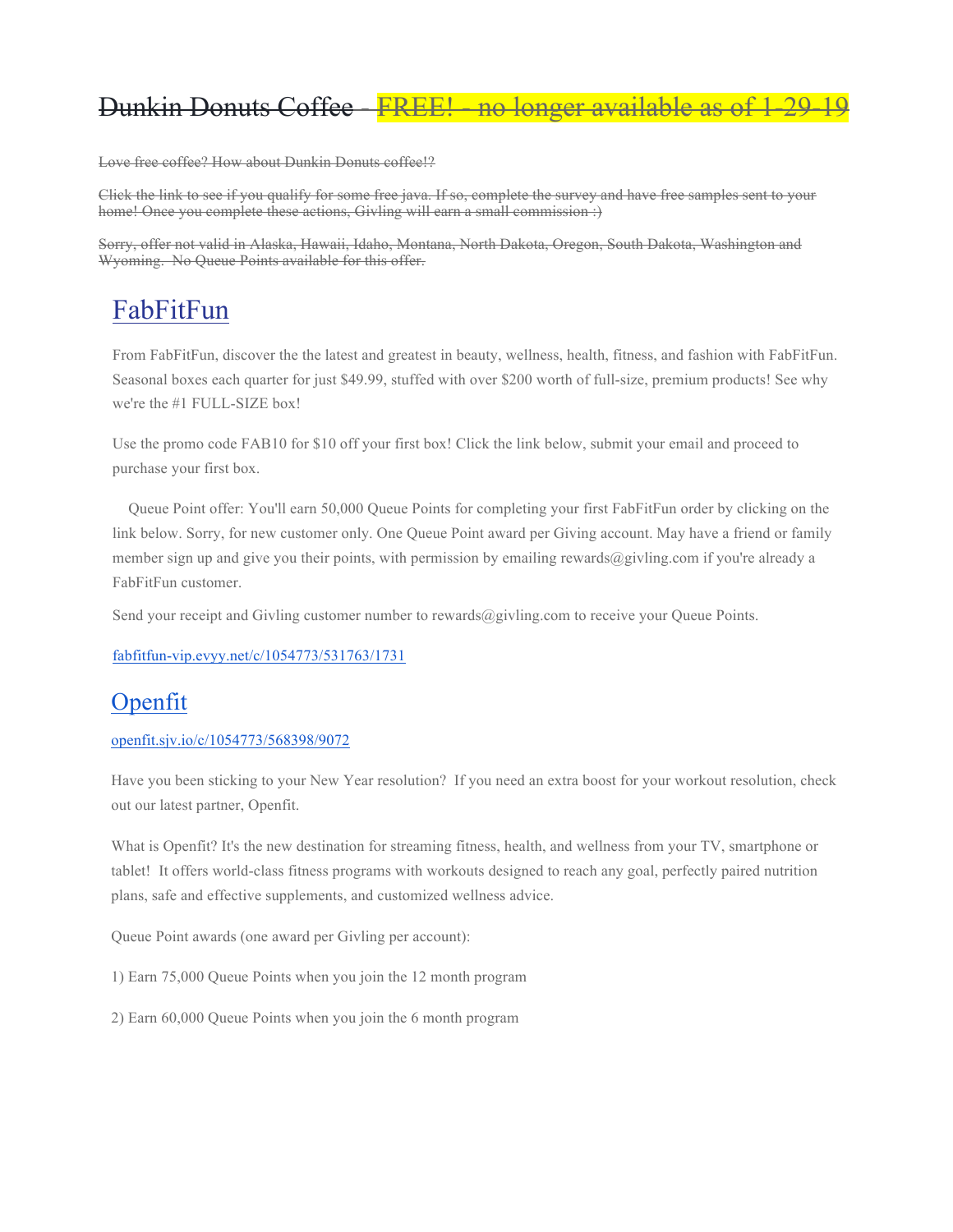3) Earn 50,000 Queue Points when you join the free 30 day trial \*\* AND \*\* convert to a paid subscription.

NOTE: Must click the unique partner URL to fund Givling and trigger QP award. Use the form link below to submit for Queue Points if you purchase the 12 or 6 month program today. The free trial to paid conversion must be entered into the form \* AFTER \* your 30 day trial is complete and your first payment is made.

https://www.cognitoforms.com/GivlingInc/GivlingPartnerOfferSubmissionForm

#### **CountAbout**

#### countabout.sjv.io/c/1054773/565560/9342

CountAbout is an easy-to-use online personal finance application. With no software to install, it's available anywhere you have an Internet connection. The CountAbout platform is stable, secure, and totally private.

**Will you sell my data?** Absolutely not. We won't mine, analyze, sell, barter, or give away your data to anyone.

**Queue Point offer:** Click the tracking link in the post and sign up for the Basic (\$9.99/year) or Premium (\$39.99/year) offer and receive 50,000 Queue Points. \*you make need to compete the free trial first. Givling will earn a commission once you complete the payment action.

Note: For new customers only. One Queue Point award per Givling per account. Please use the form to submit for Queue Points: https://www.cognitoforms.com/GivlingInc/GivlingPartnerOfferSubmissionForm

#### Bluprint Offer ended 01/29/2019 11:59pm MST

BIG NEWS! Back in the fall, bluprint (formally known as Craftsy) offered an epic payout for each person that signed up for a free trial. Well, guess what!? It's back but only for a limited time.

Bluprint is the place where you can really dig into your passions. With creative experts who get what you're all about and 20+ categories to explore, there's no limit to what you can learn. Whether you're an expert quilter or an amateur artist, a just-because baker or a lifelong yogi, you can finally spend time doing more things that make you, well, you.

Turn your inspiration into action. We'll show you how.

Queue Point offer for Givlings who have NEVER signed up for the free trial from Craftsy back in the fall: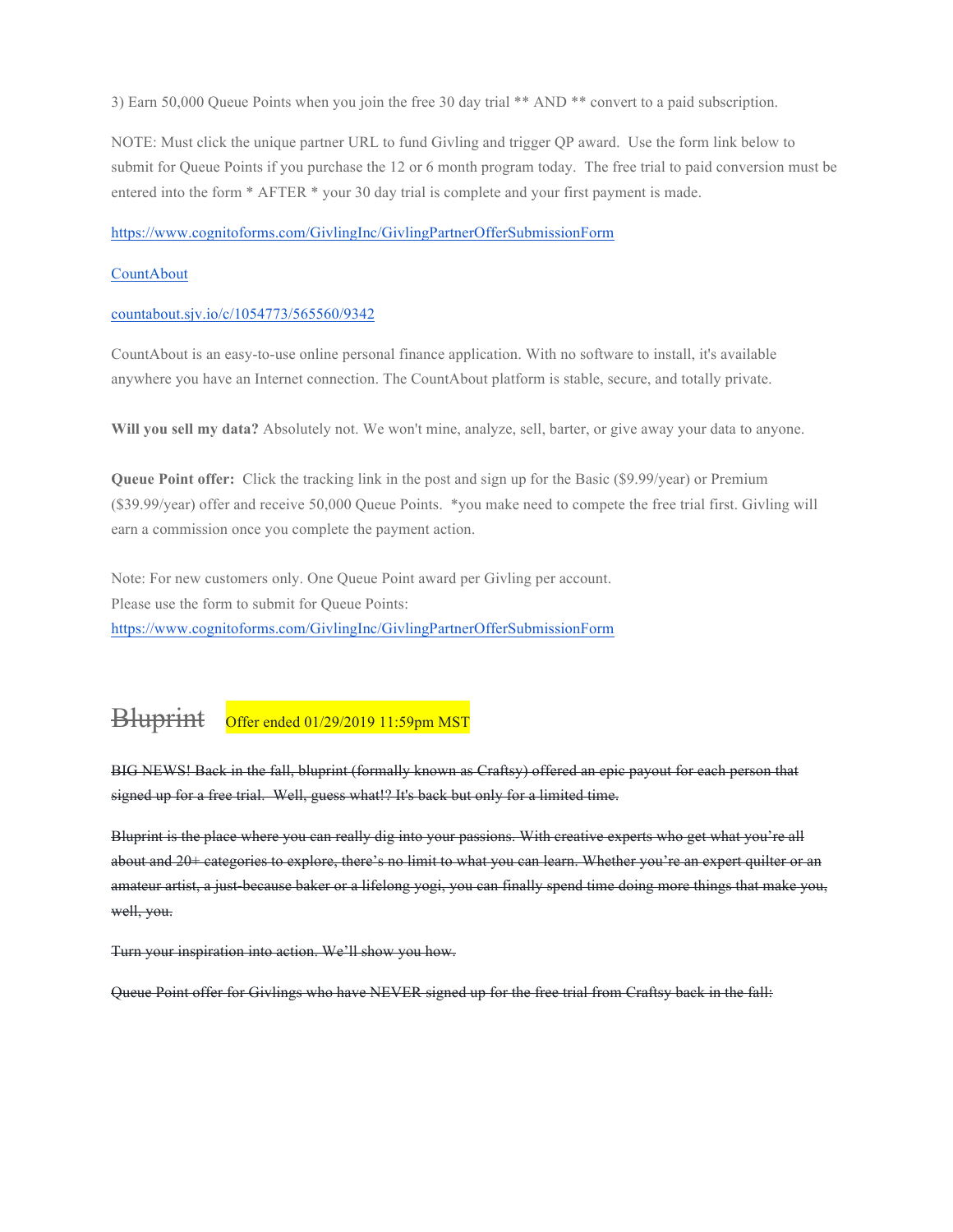1) Click the link to create a free account:

2) Sign up for the 7 day trial by selecting either the monthly or annual subscription option. If you cancel your account before the 7 day trial ends, you will not be charged.

3) Earn 50,000 Queue Points for the free trial by submitting your confirmation through the form link: https://www.cognitoforms.com/GivlingInc/GivlingPartnerOfferSubmissionForm

4) If you enjoy the free 7 day trial and allow it to convert to a paid monthly plan, you'll earn an additional 50,000 Queue Points. If you convert to the annual plan, you'll earn an additional 100,000 Queue Points!

Queue Point offer for Givlings who have previously tried the free trial from bluprint (craftsy):

1) Earn 50,000 Queue Points for signing up for the monthly plan or 100,000 Queue Points for signing up for the annual plan. Click the link here:

2) OR, sign up for the year subscription for \$100 and you'll receive a free project box! Use this link:

3) Submit order details through the form here:

Restrictions: By clicking the Start free trial button you agree to the Terms of Use, Membership Agreement and Privacy Policy. You authorize Bluprint to charge your credit/debit card at the above stated price and before each subscription term at the then-current rate plus applicable tax. You understand that your plan is continuous and will auto-renew until cancelled or changed by visiting the Account page. For plans with a trial you must cancel during the trial to avoid being charged.

### **KiwiCo**

Discover engineering for everyone! KiwiCo delivers hands-on STEM projects designed to inspire young innovators!

For a limited time, save 40% off your 1st month with the code SCREENFREE

AND, great news for current KiwiCo customers. You can earn Queue Points on this partner by purchasing a Gift Subscription.

Queue Point offer:

1) Click the tracking URL www.kiwicrate.7eer.net/c/1054773/551886/4034

2) New Kiwi customers: Purchase a Subscription or Gift Subscription for 50,000 Queue Points. You may purchase both for a total of 100,000 Queue Points.

3) Current Kiwi customers: Purchase a Gift Subscription for 50,000 Queue Points

4) Submit receipts using the form here: https://www.cognitoforms.com/…/GivlingPartnerOfferSubmissio…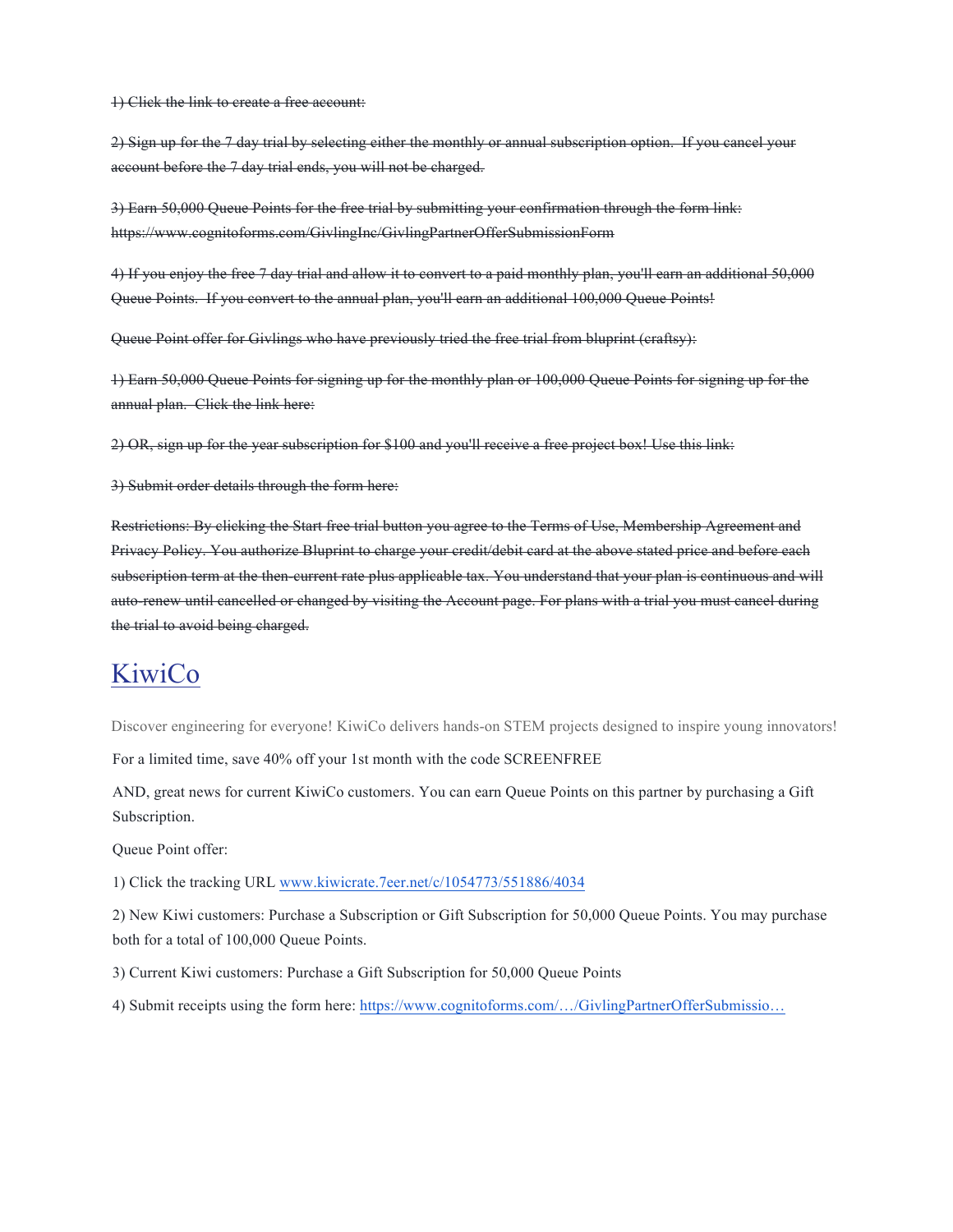5) must keep subscription for a min of 60 days.

#### ESPN+

https://espn.zlbu.net/qmxjn

1) Tap the link to sign up for a FREE 7 day trial of ESPN+. Signing up for the trial will fund Givling!

2) Complete the 7 day trial and complete your 1st month's subscription to earn 50,000 Queue Points

3) Email a copy of your receipt to rewards@givling.com along with your Givling customer number

\*For new ESPN+ customers only. One Queue Point award per Givling.

#### The Original Craft Beer Club - ended 2/12/19

Beer fans. Were you feeling left out with all the wine fun? Don't worry, we have you covered.

Introducing, The Original Craft Beer Club! Exceptional craft beers from the country's best, small, independent brewers.

Always Free Shipping in the 48 contiguous United States. Up to 3 Free Bonus Gifts plus an optional GREETING CARD included in the first shipment.

Queue Point offer:

1) click the link to visit The Original Craft Beer Club:

2) select your beer and the number of shipments

3) 1-2 shipments: 25,000 Queue Points, 3-4 shipments 50,000 Queue Points, 5-6 shipments 75,000 Queue Points, 12 shipments 100,000 Queue Points

4) May select the program for yourself OR send as a gift. One Queue Point offer per Givling for this partnership.

#### The Bouqs

Featured on Shark Tank and Oprah's "Wow List", The Bouqs was founded with the bold intention of bringing romance and delight back to what was once a noble exchange: the giving and receiving of flowers.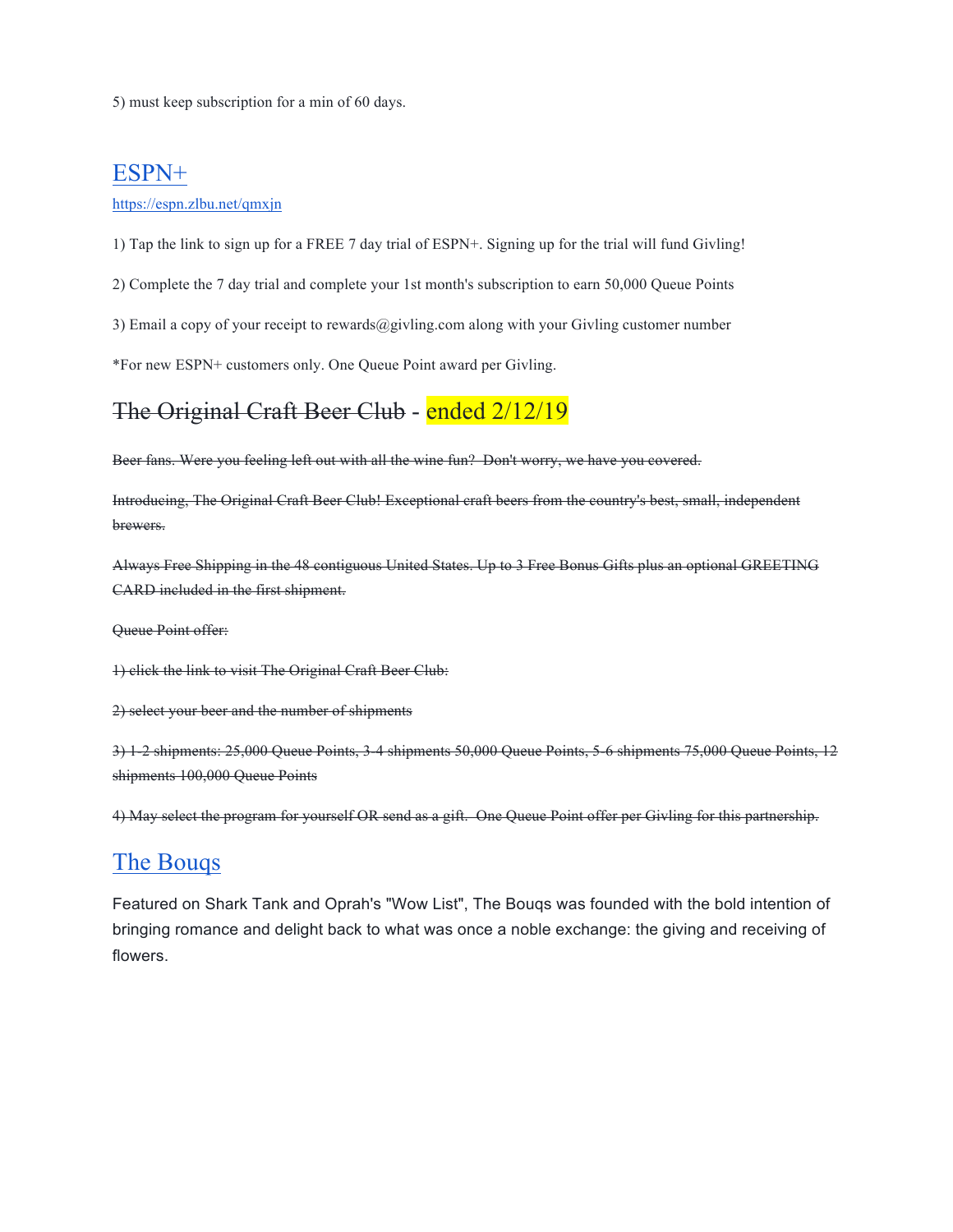"Grounded in transparency, responsibility and simplicity, We create genuine moments of emotional connection for our customers, build meaningful relationships with like-minded farmers and florists while empowering them to thrive, and eliminate unnecessary waste along the way."

#### http://www.gopjn.com/t/SkNJSU1JTE5DR05KSkxIQ0dJRkdLSw

 Earn 50,000 Queue Points for your order. No price minimum! One QP offer per Givling, however, future purchases using our link does help fund. Email rewards@givling.com with your order details.

Frank and Oak, a monthly clothing subscription box that helps you look great without the fuss. Let their stylists pick out what you need and send the clothes straight to your door.

Exclusive offer for our Givlings: Try Risk-Free + Get \$15 off your first box!

Queue Point offer: Click the tracking link below and purchase your first box. Send a copy of your receipt to rewards@givling.com and earn 50,000 Queue Points! Sorry, for new Frank and Oak customers only. One Queue Point offer per Givling per account.

http://click.linksynergy.com/fs-bin/click…

# HealthyWage!

HealthyWage lets you make a personal weight loss wager, and provides fun, powerful motivation. Pick your weight loss goal and wager, and enter your stats. Then, the Prize Calculator gives you a prize offer.

You can play with the calculator all you like without commitment. When you've found the right goal and prize combination, make the bet and get started. There is no catch -- if you lose the weight, you win the money!

HealthyWage pays you promptly via check or Paypal. They have paid out millions of dollars to winners in their challenges. They provide fun and accountability; you provide the effort! If you lose, your money goes to support HealthyWage, including prizes for people who win.

#### https://shareasale.com/r.cfm…

\$35 Exclusive Offer! Show your health some love! \$35 gift ends February 25 at 11:59 PM

Queue Point offer: Click our tracking link to ensure Givling is funded. Complete your registration to HealthyWage and make your bet. You'll earn 75,000 Queue Points! For new HealthyWage customers only. One Queue Point award per Givling per account.